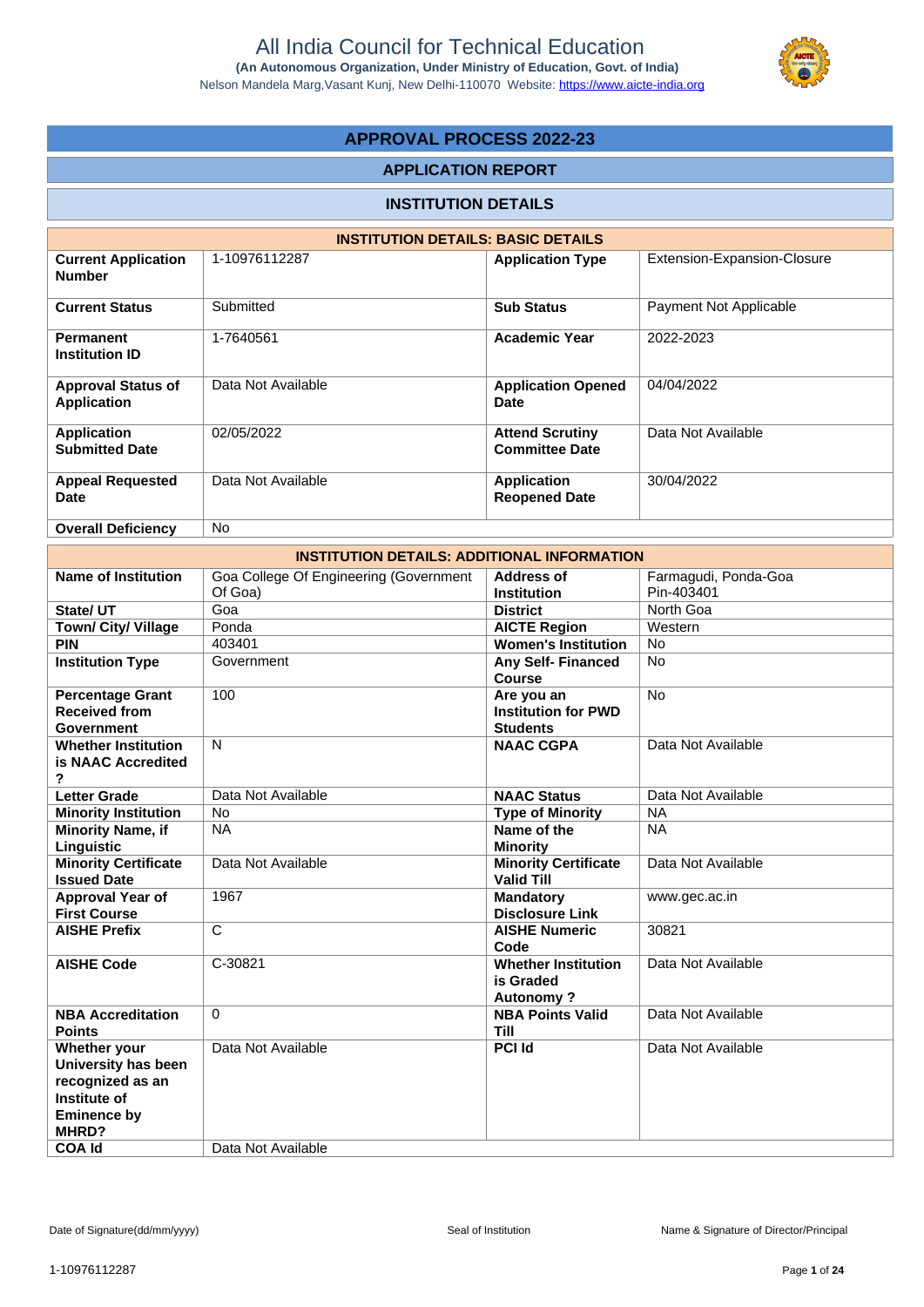|                                                | <b>HOI &amp; Faculty Members</b>      |                                                   |             |
|------------------------------------------------|---------------------------------------|---------------------------------------------------|-------------|
|                                                | <b>PRINCIPAL / DIRECTOR</b>           |                                                   |             |
|                                                | <b>PERSONAL DETAILS</b>               |                                                   |             |
| <b>Surname/Family name</b>                     | Lohani                                | <b>First Name</b>                                 | Rajesh      |
| <b>Father's Name</b>                           | <b>Basant</b>                         | <b>Mother's Name</b>                              | Late Janki  |
| Date of Birth                                  | 07/06/1966                            | <b>Mobile Number</b>                              | 9422442153  |
| <b>STD code</b>                                | 832                                   | <b>Land Phone Number</b>                          | 2336309     |
| <b>Email</b>                                   | ppl@gec.ac.in                         | <b>PAN</b>                                        | AAEPL8545M  |
|                                                | <b>EDUCATIONAL DETAILS</b>            |                                                   |             |
| <b>Doctorate Degree</b>                        | Yes                                   | <b>Master's Degree</b>                            | <b>ETC</b>  |
| <b>Bachelor's Degree</b>                       | <b>ETC</b>                            | <b>Other Qualifications</b>                       |             |
| <b>International Certification (If</b><br>Any) | no                                    | <b>Field of Specialization</b>                    | <b>ETC</b>  |
|                                                | <b>DETAILS RELATED TO PROFFESSION</b> |                                                   |             |
| Date of joining the Institution                | 11/05/1999                            | <b>Appointment Type</b>                           | Regular     |
| <b>Exact Designation</b>                       | Principal                             |                                                   |             |
|                                                | <b>WORK EXPERIENCE DETAILS</b>        |                                                   |             |
| <b>Teaching Experience (Years)</b>             | 30                                    | <b>Research Experience (Years)</b>                | 5           |
| <b>Industry Experience (Years)</b>             | $\Omega$                              |                                                   |             |
|                                                | <b>OTHER DETAILS</b>                  |                                                   |             |
| <b>Research Projects Guided - UG</b>           | 12                                    | <b>Research Projects Guided -</b><br><b>PG</b>    | 20          |
| <b>Research Projects Guided -</b><br>PhD       | $\mathbf 1$                           | Number of Books Published                         | $\mathbf 1$ |
| <b>Papers Published - National</b>             | 25                                    | <b>Papers Published -</b><br><b>International</b> | 40          |
|                                                | <b>EACHLITY NODMS AND BAY SCALE</b>   |                                                   |             |

| <b>FACULTY NORMS AND PAY SCALE</b>                                                   |     |
|--------------------------------------------------------------------------------------|-----|
| Are all Approved teaching Faculty Members being paid as per present AICTE pay scale? | Yes |
| Are all the teaching Faculty Members, as per AICTE/UGC Norms?                        | Yes |
| List of Faculty Members and data uploaded on the institution's web portal.           | Yes |

|                          |              |                                    |                              |              |       |               |               |                   | <b>FACULTY MEMBERS LIST</b><br>Details available as on AICTE Web Portal |                         |           |                    |                                  |                         |                |                    |                                                   |              |
|--------------------------|--------------|------------------------------------|------------------------------|--------------|-------|---------------|---------------|-------------------|-------------------------------------------------------------------------|-------------------------|-----------|--------------------|----------------------------------|-------------------------|----------------|--------------------|---------------------------------------------------|--------------|
| Sr. No.                  | Faculty ID   | Programme                          | Course                       | Faculty Type | FT/PT | Name<br>First | Surname       | Exact Designation | Date of Joining the<br>Institution                                      | <b>Appointment Type</b> | Doctorate | Degree<br>Master's | Degree<br>'n,<br><b>Bachelor</b> | Qualifications<br>Other | Card<br>Aadhar | Card<br><b>PAN</b> | the Last Financial Year<br>Total Gross Salary for | Scale<br>Pay |
| $\overline{\phantom{0}}$ | 1-9378334471 | AND<br>ENGINEERING A<br>TECHNOLOGY | MATHEMATICS AND<br>COMPUTING |              |       | <b>RUPALI</b> | <b>PARAB</b>  | ASST PROFESSOR    | 04/09/2020                                                              | Contract                | £         |                    |                                  |                         |                | EMWPP1624R         |                                                   |              |
| $\sim$                   | 1-9379196341 | AND<br>ENGINEERING /<br>TECHNOLOGY | MATHEMATICS AND<br>COMPUTING |              |       | SHRUTI        | <b>BORKAR</b> | ASST PROFESSOR    | 29/07/2019                                                              | Contract                | ş         |                    |                                  |                         |                | EVQPB2108M         |                                                   |              |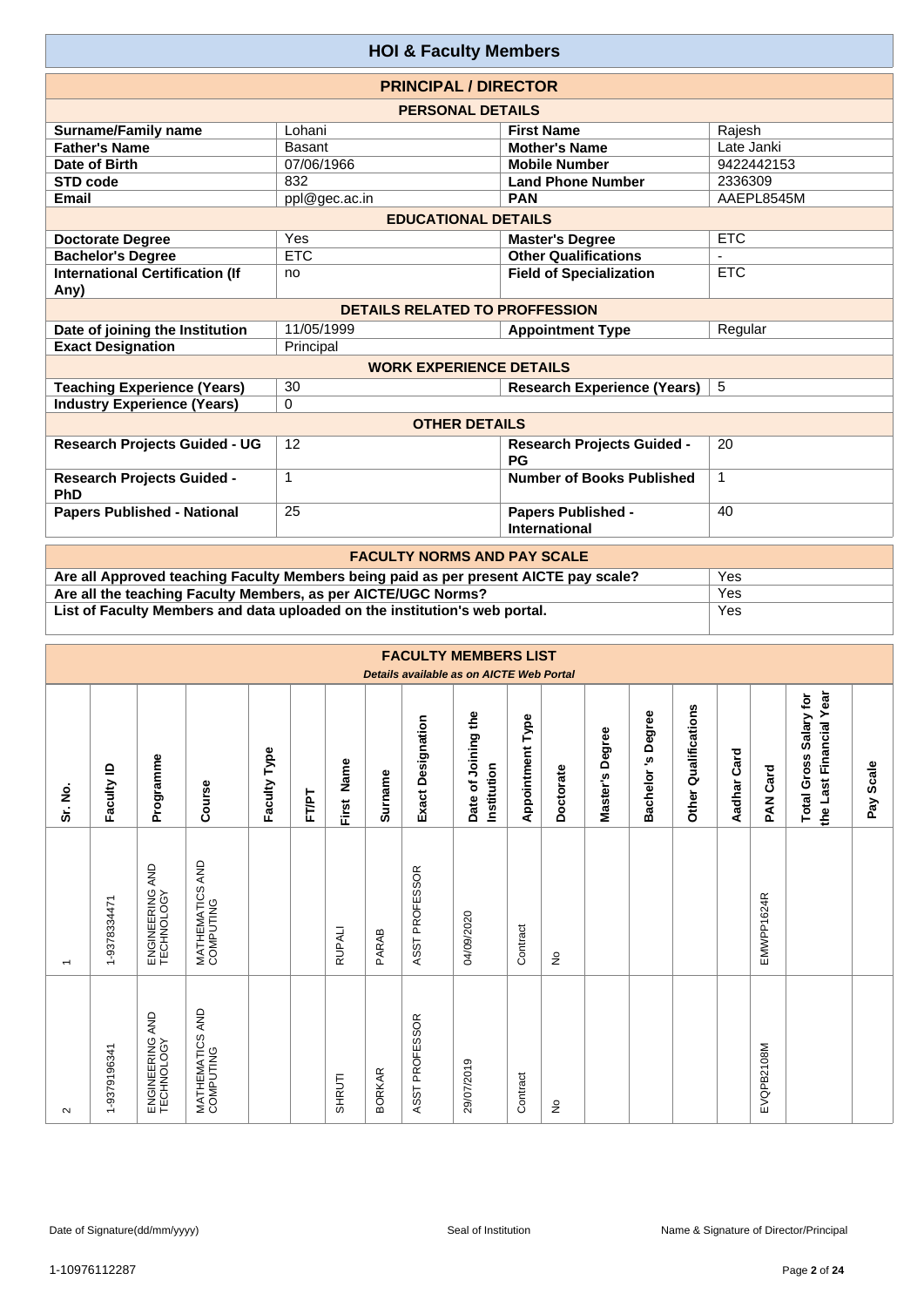| ၜ                             | $\infty$                      | $\overline{ }$                               | $\circ$                       | ъ                             | 4                                            | $\infty$                      |
|-------------------------------|-------------------------------|----------------------------------------------|-------------------------------|-------------------------------|----------------------------------------------|-------------------------------|
| 1-9597686028                  | 1-9381493101                  | 1-9380899272                                 | 1-9380899256                  | 1-9380899230                  | 1-9380899218                                 | 1-9379196348                  |
| ENGINEERING AND<br>TECHNOLOGY | ENGINEERING AND<br>TECHNOLOGY | ENGINEERING AND<br>TECHNOLOGY                | ENGINEERING AND<br>TECHNOLOGY | ENGINEERING AND<br>TECHNOLOGY | ENGINEERING AND<br>TECHNOLOGY                | ENGINEERING AND<br>TECHNOLOGY |
| CIVIL ENGINEERING             | CIVIL ENGINEERING             | ELECTRICAL AND<br>ELECTRONICS<br>ENGINEERING | INFORMATION<br>TECHNOLOGY     | INFORMATION<br>TECHNOLOGY     | INFORMATION<br>TECHNOLOGY AND<br>ENGINEERING | MATHEMATICS AND<br>COMPUTING  |
|                               |                               |                                              |                               |                               |                                              |                               |
|                               |                               |                                              |                               |                               |                                              |                               |
| GANESH                        | MADHURAJ                      | NARAINA                                      | <b>DIANA</b>                  | APARNE                        | BIPIN                                        | <b>DIPTISHA</b>               |
| HEGDE                         | NAIK                          | <b>APPAN</b><br>AVUDAY.                      | MIRANDA                       | RANE                          | <b>NAIK</b>                                  | <b>TIVREKAR</b>               |
| PROFESSOR                     | ASST PROFESSOR                | ASSOCIATE<br>PROFESSOR                       | ASST PROFESSOR                | ASST PROFESSOR                | ASST PROFESSOR                               | ASST PROFESSOR                |
| 31/01/1994                    | 25/09/2020                    | 07/12/2020                                   | 23/09/2020                    | 21/09/2020                    | 21/09/2020                                   | 02/11/2020                    |
| Regular                       | Regular                       | Regular                                      | Regular                       | Regular                       | Regular                                      | Contract                      |
| Yes                           | $\frac{\circ}{\sim}$          | $Y$ es                                       | ş                             | $\stackrel{\circ}{\simeq}$    | $\stackrel{\mathtt{o}}{z}$                   | $\hat{z}$                     |
|                               |                               |                                              |                               |                               |                                              |                               |
|                               |                               |                                              |                               |                               |                                              |                               |
|                               |                               |                                              |                               |                               |                                              |                               |
|                               |                               |                                              |                               |                               |                                              |                               |
| AALPH0607H                    | APSPN6334D                    | ANRPA5594R                                   | BNGPM8384M                    | BAUPR6740P                    | AWJPN3771G                                   | BUGPT1347A                    |
|                               |                               |                                              |                               |                               |                                              |                               |
|                               |                               |                                              |                               |                               |                                              |                               |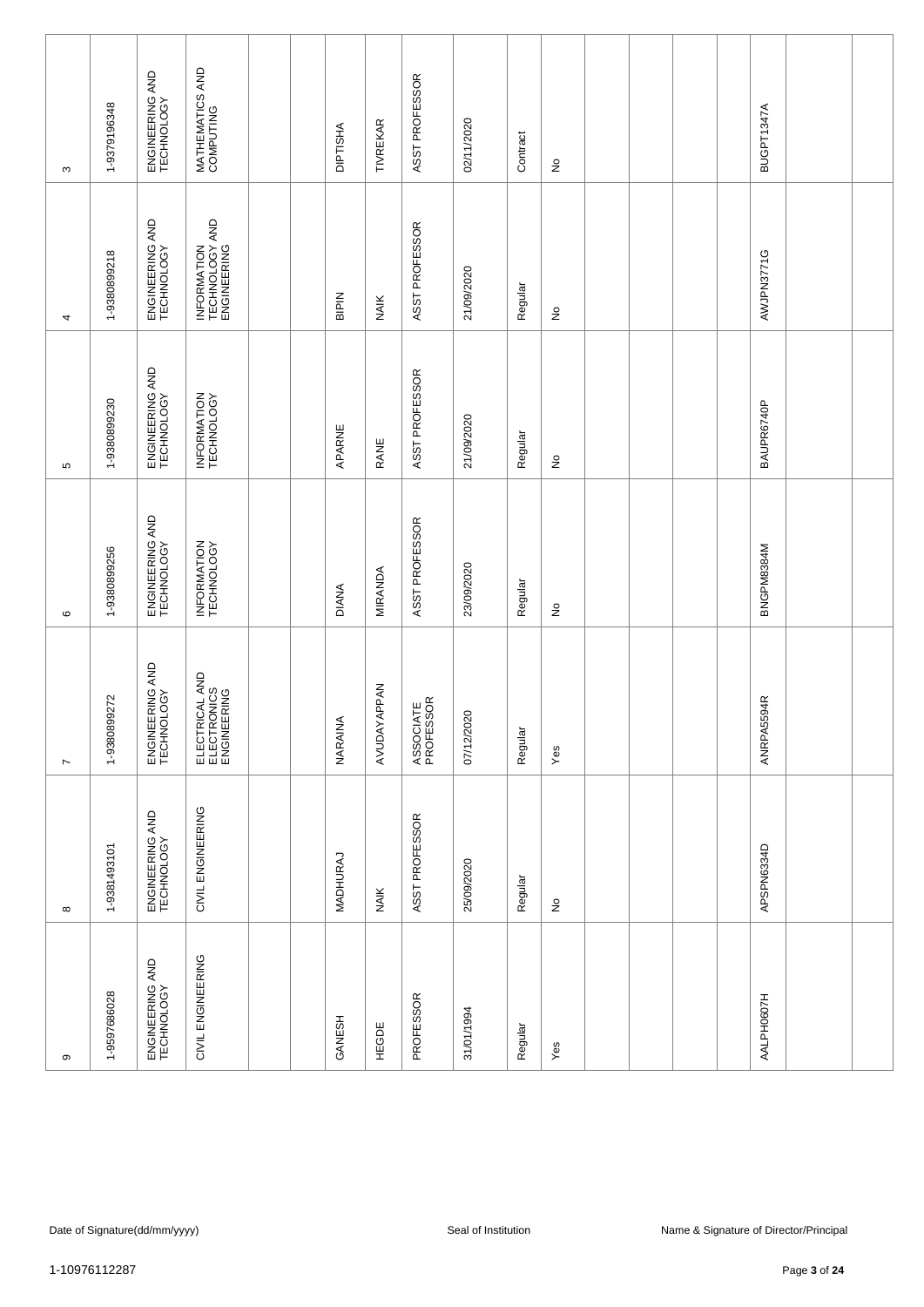| $\frac{6}{5}$                 | 15                                                  | $\dot{z}$                     | $\tilde{c}$                      | $\overline{c}$                | $\overline{a}$                | $\overline{\phantom{0}}$      |
|-------------------------------|-----------------------------------------------------|-------------------------------|----------------------------------|-------------------------------|-------------------------------|-------------------------------|
| 1-9603718906                  | 1-9603718899                                        | 1-9601184058                  | 1-9601184048                     | 1-9600105881                  | 1-9599800713                  | 1-9599569893                  |
| ENGINEERING AND<br>TECHNOLOGY | ENGINEERING AND<br>TECHNOLOGY                       | ENGINEERING AND<br>TECHNOLOGY | ENGINEERING AND<br>TECHNOLOGY    | ENGINEERING AND<br>TECHNOLOGY | ENGINEERING AND<br>TECHNOLOGY | ENGINEERING AND<br>TECHNOLOGY |
| INFORMATION<br>TECHNOLOGY     | ELECTRONICS & TELE-<br>COMMUNICATION<br>ENGINEERING | ENGINEERING<br>MINING         | <b>MECHANICAL</b><br>ENGINEERING | CIVIL ENGINEERING             | CIVIL ENGINEERING             | CIVIL ENGINEERING             |
|                               |                                                     |                               |                                  |                               |                               |                               |
|                               |                                                     |                               |                                  |                               |                               |                               |
| <b>MARIO</b>                  | <b>MILIND</b>                                       | <b>DEEPAK</b>                 | VINAY                            | VIKAS                         | SMITA                         | <b>NISHA</b>                  |
| PINTO                         | FER NAN DES                                         | BHAGAT                        | <b>SHIRODKAR</b>                 | CHODANKAR                     | <b>ALDONKAR</b>               | <b>NAIK</b>                   |
| ASST PROFESSOR                | ASST PROFESSOR                                      | ASST PROFESSOR                | PROFESSOR                        | ASSOCIATE<br>PROFESSOR        | ASST PROFESSOR                | PROFESSOR                     |
| 01/10/2014                    | 14/08/2013                                          | 25/02/2014                    | 11/07/2013                       | 22/05/1998                    | 17/04/2014                    | 31/07/1998                    |
| Regular                       | Regular                                             | Contract                      | Regular                          | Regular                       | Regular                       | Regular                       |
| $\frac{\circ}{\sim}$          | $\hat{z}$                                           | $\stackrel{\mathtt{o}}{z}$    | Yes                              | $\stackrel{\circ}{\simeq}$    | $\stackrel{\mathtt{o}}{z}$    | Yes                           |
|                               |                                                     |                               |                                  |                               |                               |                               |
|                               |                                                     |                               |                                  |                               |                               |                               |
|                               |                                                     |                               |                                  |                               |                               |                               |
|                               |                                                     |                               |                                  |                               |                               |                               |
| BQYPP5691K                    | AAOPF0740N                                          | ASUPB5242R                    | AYCPS2704D                       | ABNPC6940M                    | AALPH0607K                    | APOPN9782K                    |
|                               |                                                     |                               |                                  |                               |                               |                               |
|                               |                                                     |                               |                                  |                               |                               |                               |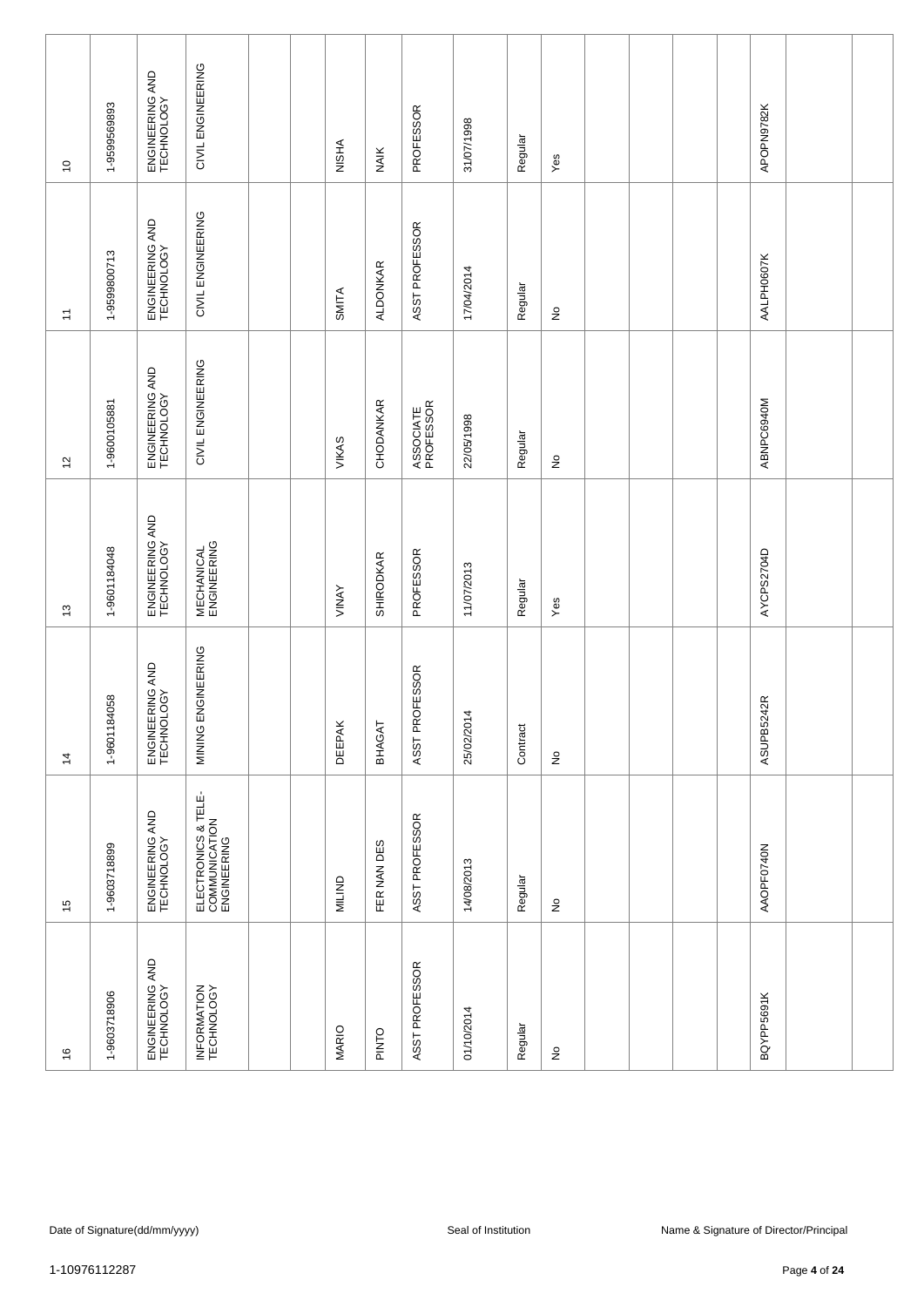| $23\,$                        | $22\,$                                       | $\overline{\mathsf{S}}$       | $\Omega$                      | $\overline{6}$                | $\overset{\circ}{\phantom{a}}$ | 17                            |
|-------------------------------|----------------------------------------------|-------------------------------|-------------------------------|-------------------------------|--------------------------------|-------------------------------|
| 1-9604572458                  | 1-9604497360                                 | 1-9604266475                  | 1-9604266223                  | 1-9604233878                  | 1-9604084991                   | 1-9604084414                  |
| ENGINEERING AND<br>TECHNOLOGY | ENGINEERING AND<br>TECHNOLOGY                | ENGINEERING AND<br>TECHNOLOGY | ENGINEERING AND<br>TECHNOLOGY | ENGINEERING AND<br>TECHNOLOGY | ENGINEERING AND<br>TECHNOLOGY  | ENGINEERING AND<br>TECHNOLOGY |
| INFORMATION<br>TECHNOLOGY     | ELECTRICAL AND<br>ELECTRONICS<br>ENGINEERING | INFORMATION<br>TECHNOLOGY     | INFORMATION<br>TECHNOLOGY     | CIVIL ENGINEERING             | INFORMATION<br>TECHNOLOGY      | CIVIL ENGINEERING             |
|                               |                                              |                               |                               |                               |                                |                               |
|                               |                                              |                               |                               |                               |                                |                               |
| NADINE                        | <b>SUNEETA</b>                               | <b>SONIYA</b>                 | <b>MEGHA</b>                  | <b>DEEPIKA</b>                | AMOGH                          | PURNANAND                     |
| DIAS                          | <b>RAYKAR</b>                                | <b>USGAONKAR</b>              | <b>NAYAK</b>                  | ALBUQUERQUE                   | <b>SANZGIRI</b>                | <b>SAVOIKAR</b>               |
| ASST PROFESSOR                | ASSOCIATE<br>PROFESSOR                       | ASST PROFESSOR                | ASST PROFESSOR                | ASST PROFESSOR                | ASST PROFESSOR                 | PROFESSOR                     |
| 17/10/2014                    | 16/10/1997                                   | 21/07/2014                    | 13/10/2014                    | 09/06/2017                    | 24/07/2014                     | 13/08/2014                    |
| Regular                       | Regular                                      | Regular                       | Regular                       | Contract                      | Regular                        | Regular                       |
| $\frac{\circ}{\sim}$          | $\frac{\circ}{\sim}$                         | $\stackrel{\mathtt{o}}{z}$    | $\frac{1}{2}$                 | $\stackrel{\mathtt{o}}{z}$    | $\stackrel{\mathtt{o}}{z}$     | $\frac{\circ}{\sim}$          |
|                               |                                              |                               |                               |                               |                                |                               |
|                               |                                              |                               |                               |                               |                                |                               |
|                               |                                              |                               |                               |                               |                                |                               |
|                               |                                              |                               |                               |                               |                                |                               |
| AMTPD2845B                    | ABPPR0374N                                   | 788K<br>BAJPS47               | ALKPN1719N                    | ATRPG5166D                    | BFLPS1474P                     | AKVPS4480M                    |
|                               |                                              |                               |                               |                               |                                |                               |
|                               |                                              |                               |                               |                               |                                |                               |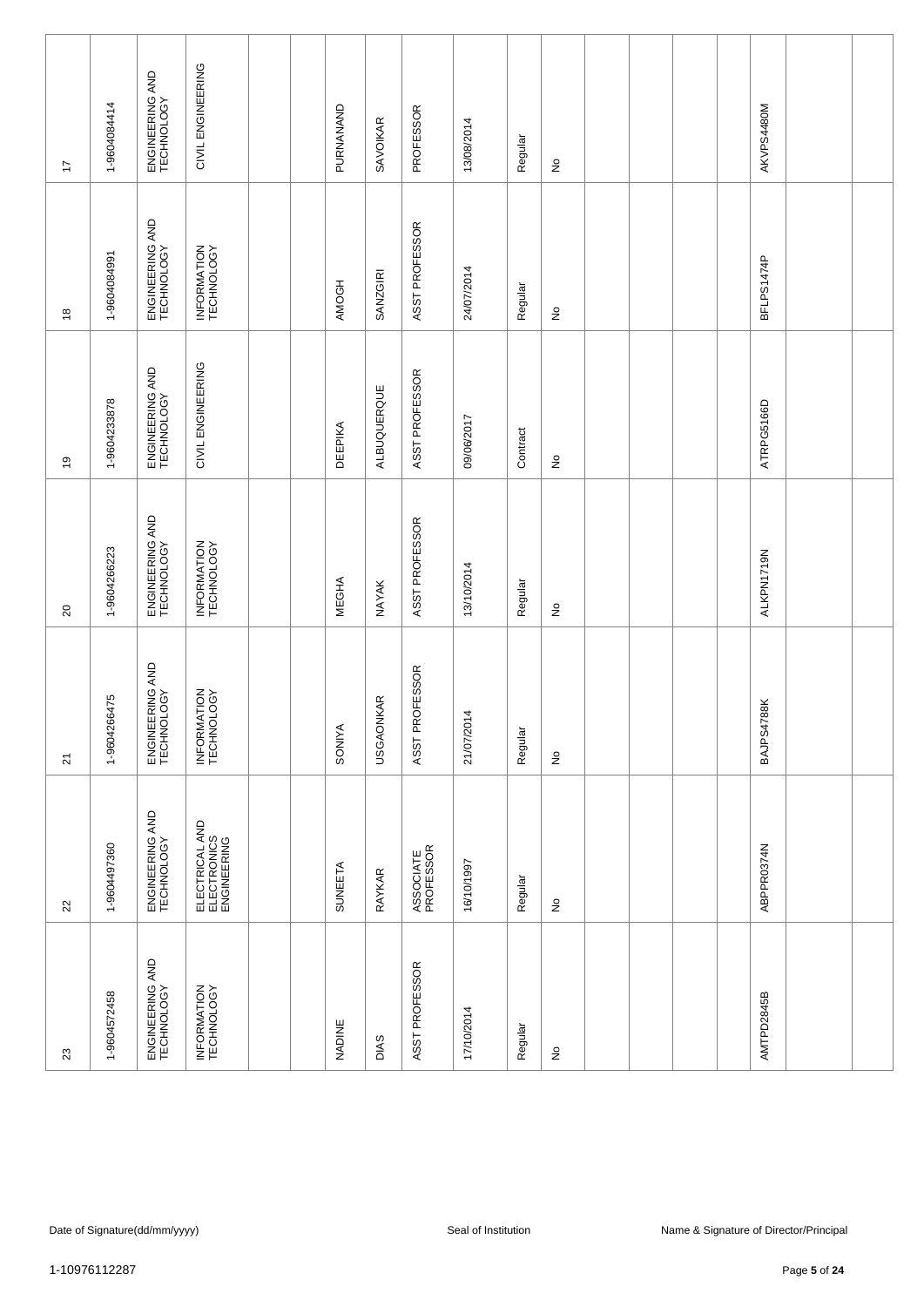|   | 29                                                | 28                                                   | 27                                                                     | 26                            | 25                                          | 24                            |
|---|---------------------------------------------------|------------------------------------------------------|------------------------------------------------------------------------|-------------------------------|---------------------------------------------|-------------------------------|
|   | 1-9604711133                                      | 10855<br>1-960471                                    | 1-9604710828                                                           | 1-9604644728                  | 1-9604572683                                | 1-9604572591                  |
|   | ENGINEERING AND<br>TECHNOLOGY                     | ENGINEERING AND<br>TECHNOLOGY                        | ENGINEERING AND<br>TECHNOLOGY                                          | ENGINEERING AND<br>TECHNOLOGY | ENGINEERING AND<br>TECHNOLOGY               | ENGINEERING AND<br>TECHNOLOGY |
|   | ELECTRONICS &<br>TELECOMMUNICATION<br>ENGINEERING | ELECTRONICS AND<br>TELECOMMUNICATIONS<br>ENGINEERING | ELECTRONICS &<br>TELECOMMUNICATION<br>ENGINEERING<br>ATECHNOLOGYNICIAN | COMPUTER<br>ENGINEERING       | ELECTRONICS &<br>TELECOMMUNICATION<br>ENGG. | INFORMATION<br>TECHNOLOGY     |
|   |                                                   |                                                      |                                                                        |                               |                                             |                               |
|   |                                                   |                                                      |                                                                        |                               |                                             |                               |
|   | PALHAVI                                           | GEETA                                                | PURTI                                                                  | <b>MELINA</b>                 | SANGAM                                      | <b>DEVAKI</b>                 |
|   | <b>KERKAR</b>                                     | SHET                                                 | SAVARDEKAR                                                             | AFONSO                        | <b>BORKAR</b>                               | SHINKRE                       |
|   | ASST PROFESSOR                                    | ASST PROFESSOR                                       | ASST PROFESSOR                                                         | ASST PROFESSOR                | ASST PROFESSOR                              | ASST PROFESSOR                |
|   | 04/11/2014                                        | 11/11/2014                                           | 27/10/2014                                                             | 03/11/2014                    | 30/10/2014                                  | 17/10/2014                    |
|   | Regular                                           | Regular                                              | Regular                                                                | Regular                       | Regular                                     | Regular                       |
| £ |                                                   | $\stackrel{\mathtt{o}}{z}$                           | ş                                                                      | $\stackrel{\mathtt{o}}{z}$    | $\stackrel{\mathtt{o}}{z}$                  | $\frac{\circ}{\sim}$          |
|   |                                                   |                                                      |                                                                        |                               |                                             |                               |
|   |                                                   |                                                      |                                                                        |                               |                                             |                               |
|   |                                                   |                                                      |                                                                        |                               |                                             |                               |
|   |                                                   |                                                      |                                                                        |                               |                                             |                               |
|   | CWAPK2439R                                        | EDEPS9068D                                           | CBAPS9880F                                                             | ANEPA1630M                    | AITPB9694A                                  | BFVPS3896D                    |
|   |                                                   |                                                      |                                                                        |                               |                                             |                               |
|   |                                                   |                                                      |                                                                        |                               |                                             |                               |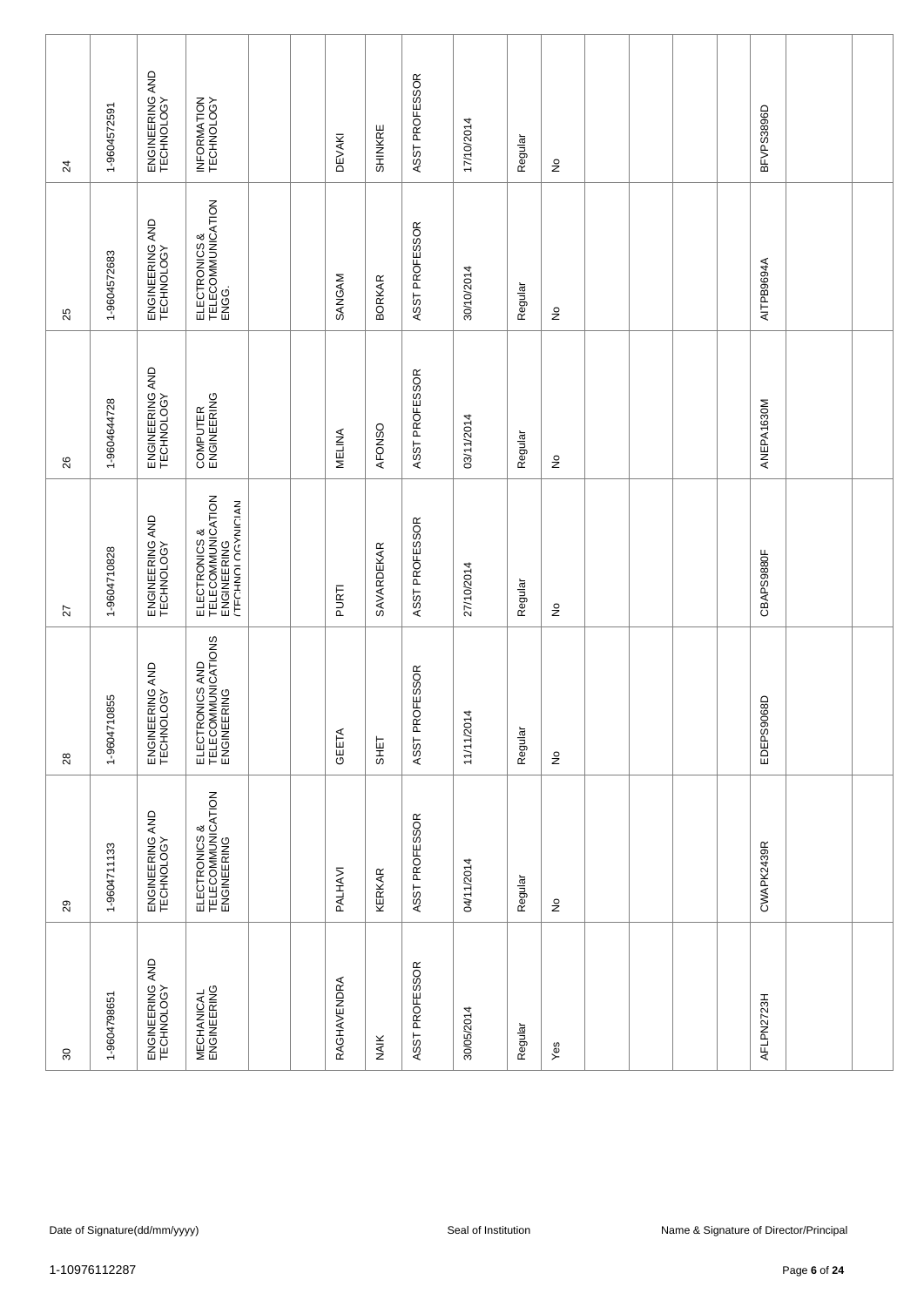| $\overline{\mathfrak{S}}$ | 1-9604798683 | ENGINEERING AND<br>TECHNOLOGY | COMPUTER<br>ENGINEERING                      |  | AMIT          | PATIL                          | ASST PROFESSOR         | 28/11/2014 | Regular  | $\frac{\circ}{\sim}$       |  |  | AOYPP4307H |  |
|---------------------------|--------------|-------------------------------|----------------------------------------------|--|---------------|--------------------------------|------------------------|------------|----------|----------------------------|--|--|------------|--|
| 32                        | 1-9604798738 | ENGINEERING AND<br>TECHNOLOGY | COMPUTER<br>ENGINEERING                      |  | TESLIN        | JACOB                          | ASST PROFESSOR         | 26/12/2014 | Regular  | $\stackrel{\mathtt{o}}{z}$ |  |  | APUPT1105J |  |
| 33                        | 1-9604798750 | ENGINEERING AND<br>TECHNOLOGY | COMPUTER<br>ENGINEERING                      |  | SHERICA       | <b>MENEZES</b>                 | ASST PROFESSOR         | 05/11/2014 | Regular  | $\stackrel{\mathtt{o}}{z}$ |  |  | BPJPM4997K |  |
| 34                        | 1-9605092068 | ENGINEERING AND<br>TECHNOLOGY | COMPUTER<br>ENGINEERING                      |  | KAVITA        | ASNANI                         | ASST PROFESSOR         | 30/12/2014 | Regular  | $\hat{z}$                  |  |  | AALPC7594C |  |
| 35                        | 1-9605092075 | ENGINEERING AND<br>TECHNOLOGY | ELECTRICAL AND<br>ELECTRONICS<br>ENGINEERING |  | <b>NILESH</b> | <b>BORKAR</b><br><b>SHENVI</b> | ASSOCIATE<br>PROFESSOR | 14/10/2014 | Regular  | $\stackrel{\mathtt{o}}{z}$ |  |  | AGVPS5541B |  |
| 36                        | 1-9605092137 | ENGINEERING AND<br>TECHNOLOGY | FIRST YEAR/OTHER                             |  | ASHMITA       | <b>KERKAR</b>                  | ASST PROFESSOR         | 18/08/2014 | Regular  | $\hat{\mathsf{z}}$         |  |  | DQMPK4454D |  |
| 57                        | 1-9605100727 | ENGINEERING AND<br>TECHNOLOGY | CIVIL ENGINEERING                            |  | <b>HOOR</b>   | <b>SABNIS</b>                  | ASST PROFESSOR         | 19/01/2018 | Contract | $\frac{\circ}{\mathsf{Z}}$ |  |  | FBSPS3447H |  |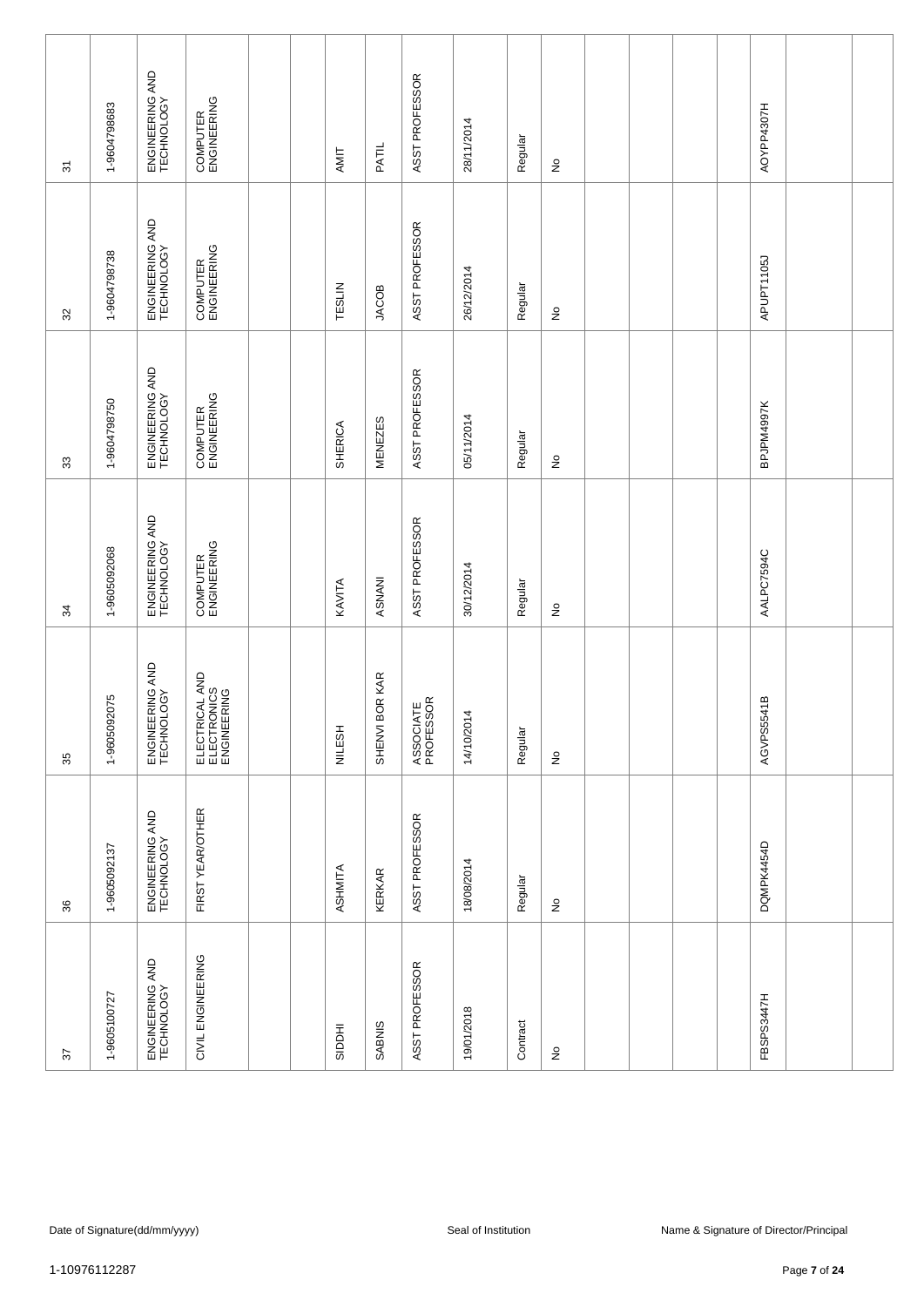| $\ddot{4}$                    | 43                            | 42                                | $\frac{4}{3}$                    | $\overline{a}$                | 39                                                   | 38                                                   |
|-------------------------------|-------------------------------|-----------------------------------|----------------------------------|-------------------------------|------------------------------------------------------|------------------------------------------------------|
| 1-9605412042                  | 1-9605412027                  | 1-9605412015                      | 1-9605412008                     | 1-9605357193                  | 1-9605357005                                         | 1-9605356998                                         |
| ENGINEERING AND<br>TECHNOLOGY | ENGINEERING AND<br>TECHNOLOGY | ENGINEERING AND<br>TECHNOLOGY     | ENGINEERING AND<br>TECHNOLOGY    | ENGINEERING AND<br>TECHNOLOGY | ENGINEERING AND<br>TECHNOLOGY                        | ENGINEERING AND<br>TECHNOLOGY                        |
| CIVIL ENGINEERING             | CIVIL ENGINEERING             | <b>MECHANICAL</b><br>ENGINEERING  | <b>MECHANICAL</b><br>ENGINEERING | CIVIL ENGINEERING             | ELECTRONICS AND<br>TELECOMMUNICATIONS<br>ENGINEERING | ELECTRONICS AND<br>TELECOMMUNICATIONS<br>ENGINEERING |
|                               |                               |                                   |                                  |                               |                                                      |                                                      |
|                               |                               |                                   |                                  |                               |                                                      |                                                      |
| <b>SUMITRA</b>                | SMITA                         | GAJESH                            | <b>SURAJ</b>                     | GOVINDARAJA                   | SHRUTI                                               | SAMATA                                               |
| KANDOLKAR                     | <b>ALDONKAR</b>               | <b>USGAONKAR</b><br><b>SHENVI</b> | RANE                             | <b>GUPTHA</b>                 | <b>ADPAIKAR</b>                                      | <b>BHASALE</b>                                       |
| ASSOCIATE<br>PROFESSOR        | ASST PROFESSOR                | ASSOCIATE<br>PROFESSOR            | PROFESSOR                        | PROFESSOR                     | ASST PROFESSOR                                       | ASST PROFESSOR                                       |
| 11/11/2014                    | 12/08/2014                    | 01/10/2014                        | 11/09/2014                       | 12/07/1988                    | 15/01/2018                                           | 18/01/2018                                           |
| Regular                       | Regular                       | Regular                           | Regular                          | Regular                       | Contract                                             | Contract                                             |
| $\frac{\circ}{\sim}$          | $\frac{\circ}{\sim}$          | $\stackrel{\mathtt{o}}{z}$        | $\hat{z}$                        | Yes                           | $\stackrel{\circ}{\simeq}$                           | $\frac{\circ}{\sim}$                                 |
|                               |                               |                                   |                                  |                               |                                                      |                                                      |
|                               |                               |                                   |                                  |                               |                                                      |                                                      |
|                               |                               |                                   |                                  |                               |                                                      |                                                      |
|                               |                               |                                   |                                  |                               |                                                      |                                                      |
| ABCPT5505A                    | AKNPA9351P                    | AHTPS5119C                        | ACTPR5136R                       | ACHPG1116C                    | BKHPA1239H                                           | AJFPB9282P                                           |
|                               |                               |                                   |                                  |                               |                                                      |                                                      |
|                               |                               |                                   |                                  |                               |                                                      |                                                      |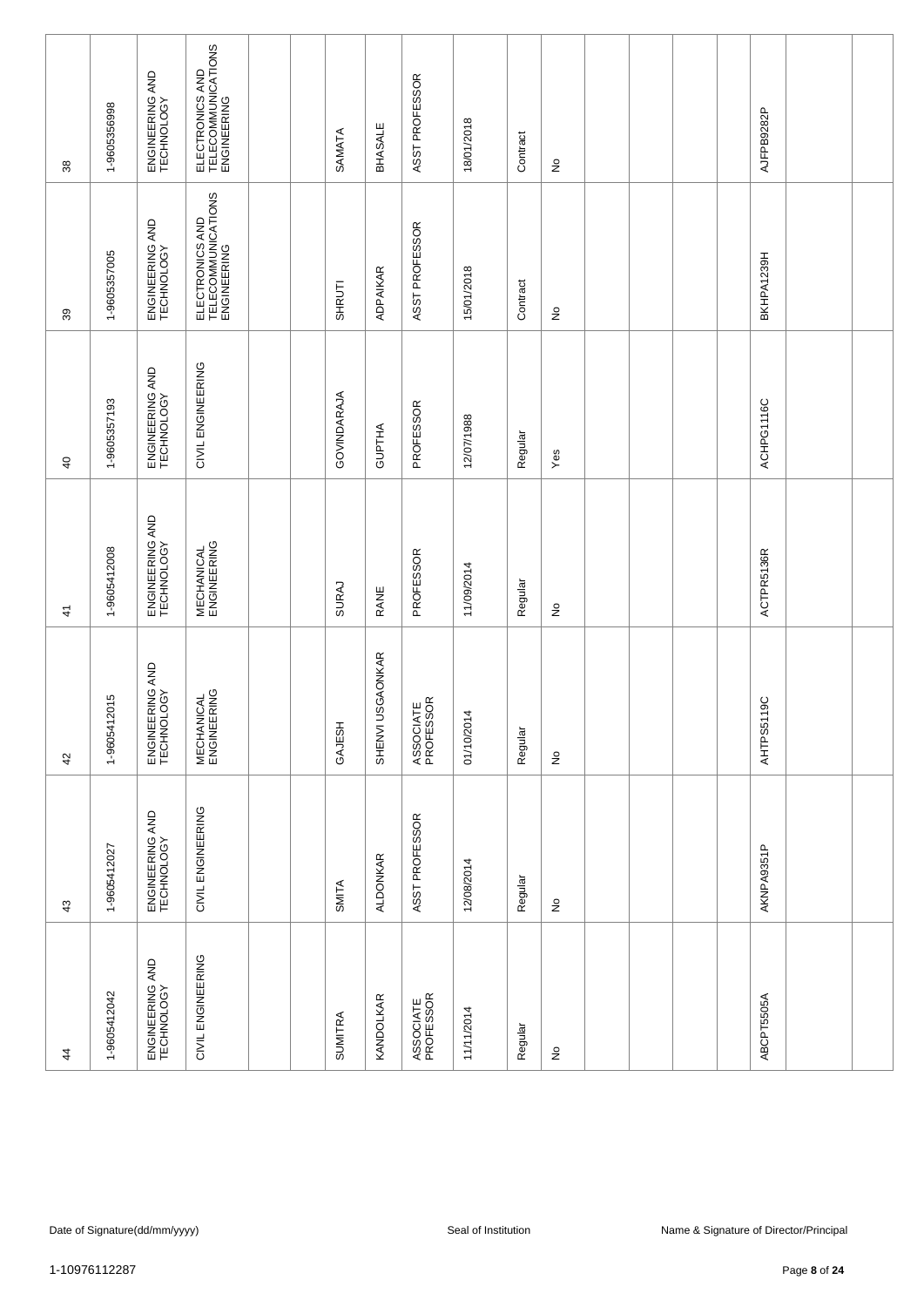| ENGINEERING AND<br>TECHNOLOGY<br>1-9605412108<br>$\ddot{4}$<br>1-9605412120<br>$\frac{8}{3}$ |
|----------------------------------------------------------------------------------------------|
| ENGINEERING AND<br>TECHNOLOGY                                                                |
|                                                                                              |
| INFORMATION<br>TECHNOLOGY                                                                    |
|                                                                                              |
|                                                                                              |
| <b>SEEYA</b>                                                                                 |
| GUDE                                                                                         |
| ASST PROFESSOR                                                                               |
| 18/01/2016                                                                                   |
| Contract                                                                                     |
| ş                                                                                            |
|                                                                                              |
|                                                                                              |
|                                                                                              |
|                                                                                              |
| AWGPK7758R                                                                                   |
|                                                                                              |
|                                                                                              |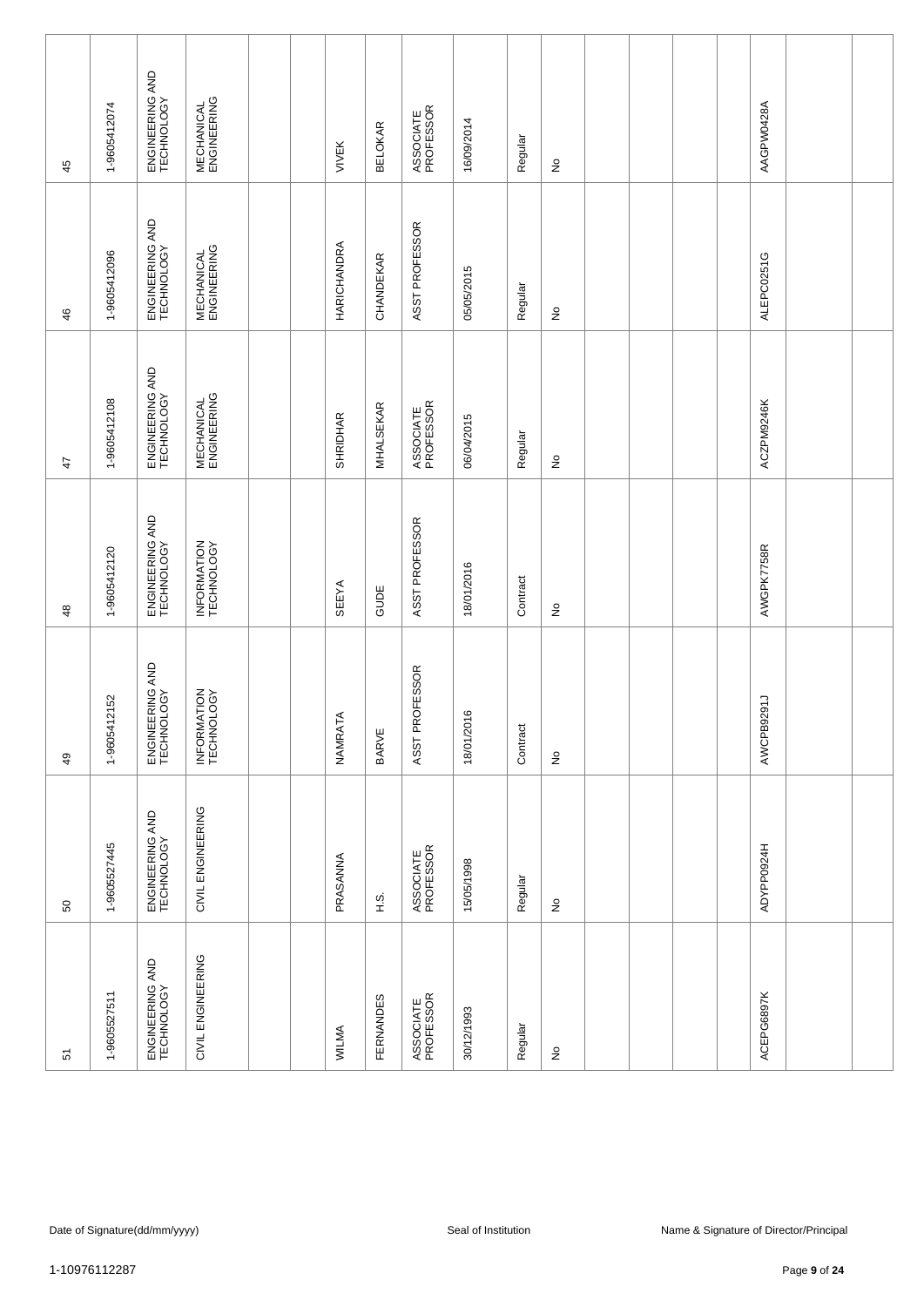| 52                                                                                                                                                                                   | 1-9605527533 | ENGINEERING AND<br>TECHNOLOGY | CIVIL ENGINEERING       |  |  | <b>ULHAS</b> | SAWAIKER       | PROFESSOR              | 01/03/1996          | Regular | Yes                                 |  |  |            | AHTPS5122R |                                        |  |
|--------------------------------------------------------------------------------------------------------------------------------------------------------------------------------------|--------------|-------------------------------|-------------------------|--|--|--------------|----------------|------------------------|---------------------|---------|-------------------------------------|--|--|------------|------------|----------------------------------------|--|
| 53                                                                                                                                                                                   | 1-9605527991 | ENGINEERING AND<br>TECHNOLOGY | CIVIL ENGINEERING       |  |  | AVADHESH     | BHADAURIA      | PROFESSOR              | 04/02/1994          | Regular | $Y$ es                              |  |  |            | ABTPA9886E |                                        |  |
| 54                                                                                                                                                                                   | 1-9605527997 | ENGINEERING AND<br>TECHNOLOGY | CIVIL ENGINEERING       |  |  | ADAPPA       | <b>JALIHAL</b> | ASSOCIATE<br>PROFESSOR | 09/01/1991          | Regular | Yes                                 |  |  |            | ABTPJ6639E |                                        |  |
| ENGINEERING AND<br>TECHNOLOGY<br>ASST PROFESSOR<br>COMPUTER<br>ENGINEERING<br>1-9605528159<br>DHANARAJ<br>10/03/2010<br><b>RACHEL</b><br>Regular<br>$\stackrel{\circ}{\simeq}$<br>55 |              |                               |                         |  |  |              |                |                        |                     |         |                                     |  |  | AIBPD5126D |            |                                        |  |
| 56                                                                                                                                                                                   | 1-9605528181 | ENGINEERING AND<br>TECHNOLOGY | COMPUTER<br>ENGINEERING |  |  | <b>UMESH</b> | BAPAT          | ASSOCIATE<br>PROFESSOR | 21/09/1991          | Regular | $\stackrel{\mathtt{o}}{\mathsf{z}}$ |  |  |            | ADVPB0038R |                                        |  |
| 57                                                                                                                                                                                   | 1-9605659373 | ENGINEERING AND<br>TECHNOLOGY | COMPUTER<br>ENGINEERING |  |  | NAGARAJ      | VERNEKAR       | ASSOCIATE<br>PROFESSOR | 15/11/2005          | Regular | $\hat{\mathsf{z}}$                  |  |  |            | ABFPV8279G |                                        |  |
| 58                                                                                                                                                                                   | 1-9605659445 | ENGINEERING AND<br>TECHNOLOGY | COMPUTER<br>ENGINEERING |  |  | GAJANAN      | GAUDE          | ASST PROFESSOR         | 19/08/2005          | Regular | $\hat{\mathsf{z}}$                  |  |  |            | AKBPG6327K |                                        |  |
|                                                                                                                                                                                      |              |                               |                         |  |  |              |                |                        |                     |         |                                     |  |  |            |            |                                        |  |
|                                                                                                                                                                                      |              | Date of Signature(dd/mm/yyyy) |                         |  |  |              |                |                        | Seal of Institution |         |                                     |  |  |            |            | Name & Signature of Director/Principal |  |
| 1-10976112287                                                                                                                                                                        |              |                               |                         |  |  |              |                |                        |                     |         |                                     |  |  |            |            | Page 10 of 24                          |  |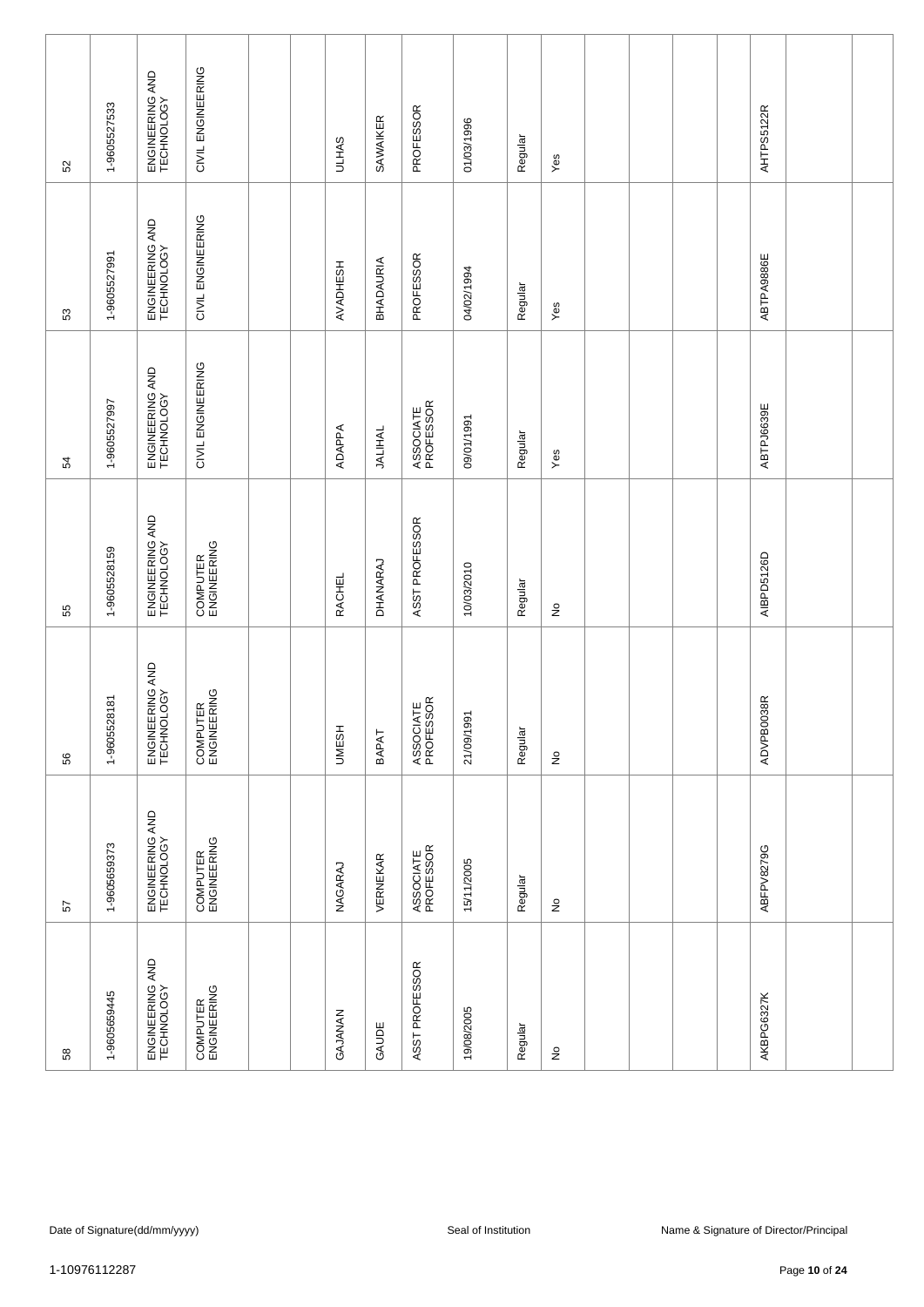| S9                                                                                                                                                                                                                                    | 1-9605659507                                                                                   | ENGINEERING AND<br>TECHNOLOGY | FIRST YEAR/OTHER                                     |  |  | <b>MINAZ</b>    | SHEIKH       | ASST PROFESSOR         | 01/12/2004 | Regular | $\frac{\circ}{\sim}$       |  |  |  | AZHPS3796H |               |  |
|---------------------------------------------------------------------------------------------------------------------------------------------------------------------------------------------------------------------------------------|------------------------------------------------------------------------------------------------|-------------------------------|------------------------------------------------------|--|--|-----------------|--------------|------------------------|------------|---------|----------------------------|--|--|--|------------|---------------|--|
| 60                                                                                                                                                                                                                                    | 1-9605659539                                                                                   | ENGINEERING AND<br>TECHNOLOGY | FIRST YEAR/OTHER                                     |  |  | <b>UJWALA</b>   | PHADKE       | ASSOCIATE<br>PROFESSOR | 08/07/1991 | Regular | $\stackrel{\mathtt{o}}{z}$ |  |  |  | AJTPP7470K |               |  |
| 61                                                                                                                                                                                                                                    | 1-9605659831                                                                                   | ENGINEERING AND<br>TECHNOLOGY | COMPUTER<br>ENGINEERING                              |  |  | <b>JAYAPURA</b> | LAXMINARAYAN | PROFESSOR              | 01/02/1991 | Regular | Yes                        |  |  |  | AAUPL0531H |               |  |
| FIRST YEAR/OTHER<br>ENGINEERING AND<br>TECHNOLOGY<br>1-9605659873<br>PROFESSOR<br>AEJPC6202K<br>CHOWKUSE<br>22/12/2004<br><b>MANOJ</b><br>Regular<br>Yes<br>8                                                                         |                                                                                                |                               |                                                      |  |  |                 |              |                        |            |         |                            |  |  |  |            |               |  |
| ELECTRONICS AND<br>TELECOMMUNICATIONS<br>ENGINEERING<br>ENGINEERING AND<br>TECHNOLOGY<br>1-9605659885<br>ASSOCIATE<br>PROFESSOR<br>APFPS9349G<br>07/10/2005<br>NAYANA<br><b>SHENVI</b><br>Regular<br>$\stackrel{\mathtt{o}}{z}$<br>63 |                                                                                                |                               |                                                      |  |  |                 |              |                        |            |         |                            |  |  |  |            |               |  |
| 84                                                                                                                                                                                                                                    | 1-9605659897                                                                                   | ENGINEERING AND<br>TECHNOLOGY | ELECTRONICS AND<br>TELECOMMUNICATIONS<br>ENGINEERING |  |  | AMEETA          | <b>DESAI</b> | ASST PROFESSOR         | 28/11/2005 | Regular | $\frac{\circ}{\sim}$       |  |  |  | AJBPD2599R |               |  |
| 65                                                                                                                                                                                                                                    | 1-9605659909                                                                                   | ENGINEERING AND<br>TECHNOLOGY | ELECTRONICS AND<br>TELECOMMUNICATIONS<br>ENGINEERING |  |  | CHETAN          | DESAI        | ASST PROFESSOR         | 05/10/2005 | Regular | $\hat{z}$                  |  |  |  | AIGPD7391H |               |  |
|                                                                                                                                                                                                                                       |                                                                                                |                               |                                                      |  |  |                 |              |                        |            |         |                            |  |  |  |            |               |  |
|                                                                                                                                                                                                                                       | Date of Signature(dd/mm/yyyy)<br>Seal of Institution<br>Name & Signature of Director/Principal |                               |                                                      |  |  |                 |              |                        |            |         |                            |  |  |  |            |               |  |
| 1-10976112287                                                                                                                                                                                                                         |                                                                                                |                               |                                                      |  |  |                 |              |                        |            |         |                            |  |  |  |            | Page 11 of 24 |  |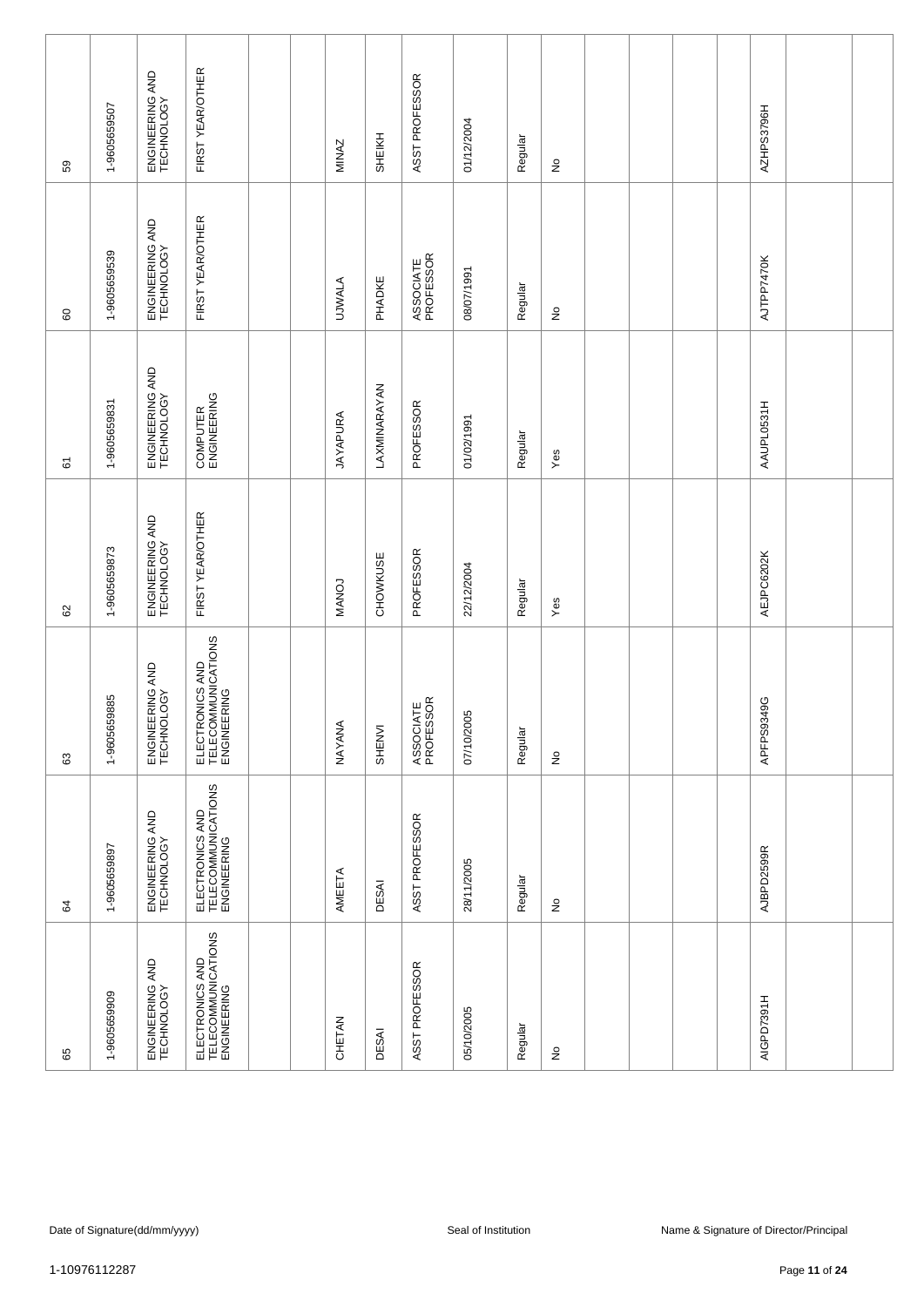| 8                                                                                                                                                                                                                                     | 1-9605659981 | ENGINEERING AND<br>TECHNOLOGY | ELECTRONICS AND<br>TELECOMMUNICATIONS<br>ENGINEERING |  | <b>NATALAHS</b> | KUTTY           | ASST PROFESSOR | 20/10/2005          | Regular  | $\hat{z}$                  |  |  |  | AQFPK2712A     |                                                         |  |
|---------------------------------------------------------------------------------------------------------------------------------------------------------------------------------------------------------------------------------------|--------------|-------------------------------|------------------------------------------------------|--|-----------------|-----------------|----------------|---------------------|----------|----------------------------|--|--|--|----------------|---------------------------------------------------------|--|
| 57                                                                                                                                                                                                                                    | 1-9605660063 | ENGINEERING AND<br>TECHNOLOGY | ELECTRONICS AND<br>TELECOMMUNICATIONS<br>ENGINEERING |  | <b>NITESH</b>   | GUINDE          | PROFESSOR      | 18/08/2010          | Regular  | Yes                        |  |  |  | AVUPG5898F     |                                                         |  |
| 8                                                                                                                                                                                                                                     | 1-9605660105 | ENGINEERING AND<br>TECHNOLOGY | ELECTRONICS AND<br>TELECOMMUNICATIONS<br>ENGINEERING |  | <b>DEVENDRA</b> | <b>SUTAR</b>    | ASST PROFESSOR | 09/09/2010          | Regular  | $\stackrel{\circ}{\simeq}$ |  |  |  | CVVPS5263B     |                                                         |  |
| 69                                                                                                                                                                                                                                    | 1-9605762204 | ENGINEERING AND<br>TECHNOLOGY | INFORMATION<br>TECHNOLOGY                            |  | RHICHA          | <b>JAMBHALE</b> | ASST PROFESSOR | 18/01/2016          | Contract | £                          |  |  |  | AJSPJ8992P     |                                                         |  |
| ELECTRONICS AND<br>TELECOMMUNICATIONS<br>ENGINEERING<br>ENGINEERING AND<br>TECHNOLOGY<br>ASST PROFESSOR<br>1-9605762302<br>08/01/2017<br><b>MANGISH</b><br>Contract<br>DESAI<br>$\stackrel{\mathtt{o}}{\mathsf{z}}$<br>$\overline{C}$ |              |                               |                                                      |  |                 |                 |                |                     |          |                            |  |  |  | 211R<br>BLLPD5 |                                                         |  |
| $\overline{\kappa}$                                                                                                                                                                                                                   | 1-9605762344 | ENGINEERING AND<br>TECHNOLOGY | ELECTRONICS AND<br>TELECOMMUNICATIONS<br>ENGINEERING |  | <b>ABHIJEET</b> | GAONKAR         | ASST PROFESSOR | 04/09/2017          | Contract | $\frac{\circ}{\sim}$       |  |  |  | CDEPG6769H     |                                                         |  |
| $\overline{r}$                                                                                                                                                                                                                        | 1-9605762350 | $\frac{\circ}{\sim}$          |                                                      |  |                 | AUBPJ0064G      |                |                     |          |                            |  |  |  |                |                                                         |  |
|                                                                                                                                                                                                                                       |              |                               |                                                      |  |                 |                 |                |                     |          |                            |  |  |  |                |                                                         |  |
| 1-10976112287                                                                                                                                                                                                                         |              | Date of Signature(dd/mm/yyyy) |                                                      |  |                 |                 |                | Seal of Institution |          |                            |  |  |  |                | Name & Signature of Director/Principal<br>Page 12 of 24 |  |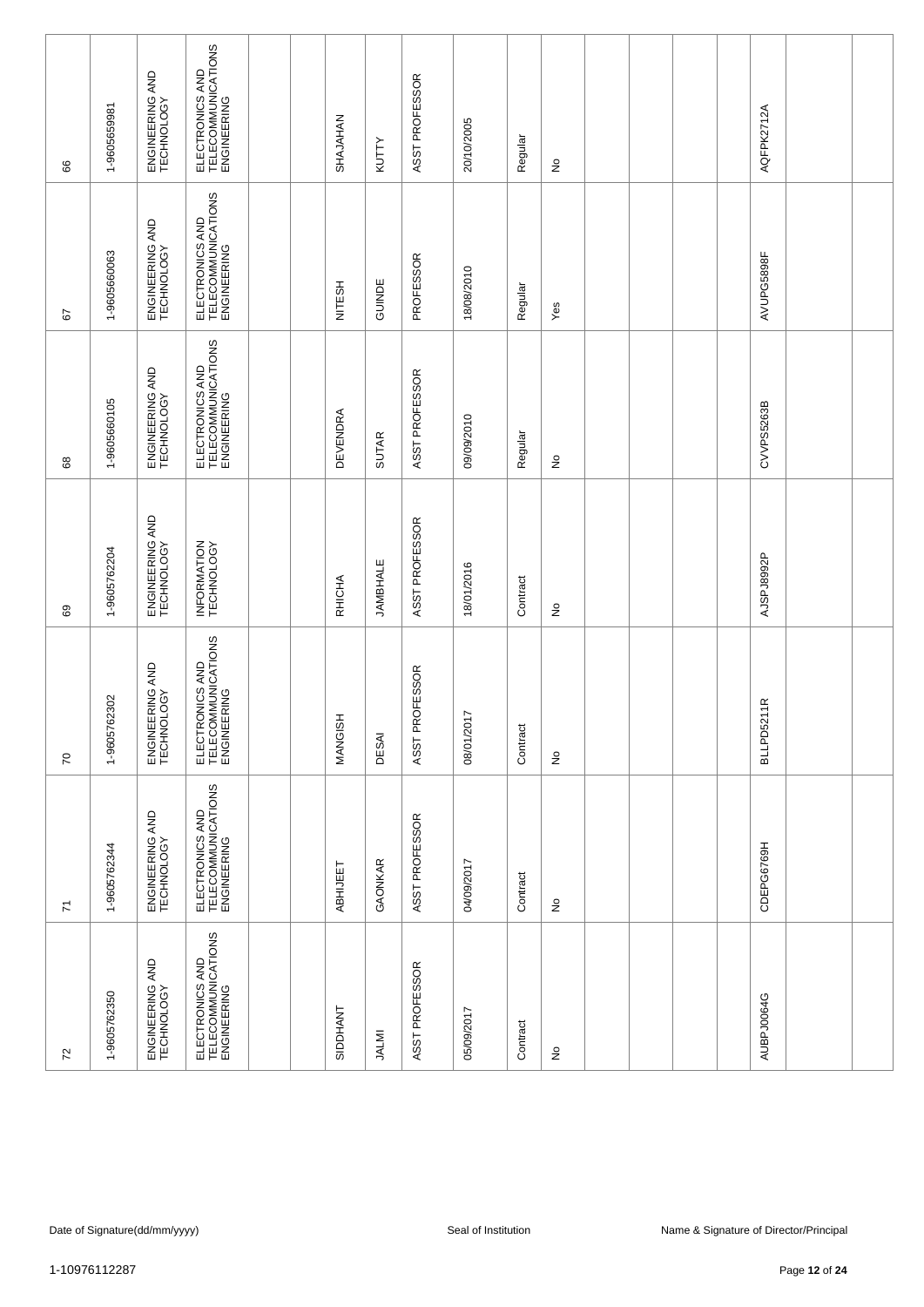| $\mathcal{L}$   | 1-9605762462     | ENGINEERING AND<br>TECHNOLOGY | COMPUTER<br>ENGINEERING                              |  | AMEY      | SHENVI<br>KHANNFPARKAR | ASST PROFESSOR                 | 01/09/2017          | Contract | $\frac{\circ}{\sim}$       |  |  | BIDPK6840C |                                                         |  |
|-----------------|------------------|-------------------------------|------------------------------------------------------|--|-----------|------------------------|--------------------------------|---------------------|----------|----------------------------|--|--|------------|---------------------------------------------------------|--|
| $\overline{74}$ | 1-9605762524     | ENGINEERING AND<br>TECHNOLOGY | COMPUTER<br>ENGINEERING                              |  | PRACHI    | <b>SURLAKAR</b>        | ASST PROFESSOR                 | 01/09/2017          | Contract | $\stackrel{\circ}{\simeq}$ |  |  | HBYPS7538P |                                                         |  |
| 75              | 1-9605762556     | ENGINEERING AND<br>TECHNOLOGY | <b>MECHANICAL</b><br>ENGINEERING                     |  | SANKET    | SHET                   | ASST PROFESSOR                 | 01/09/2017          | Contract | $\stackrel{\mathtt{o}}{z}$ |  |  | IROPS6254M |                                                         |  |
| 76              | 1-9605762648     | ENGINEERING AND<br>TECHNOLOGY | CIVIL ENGINEERING                                    |  | PRASAD    | <b>NAIK</b>            | ASST PROFESSOR                 | 08/09/2017          | Contract | $\frac{\circ}{\sim}$       |  |  | AKIPN0298H |                                                         |  |
| 77              | 62700<br>1-96057 | ENGINEERING AND<br>TECHNOLOGY | ELECTRICAL AND<br>ELECTRONICS<br>ELECTRONICS         |  | SHREY     | <b>NAIK</b>            | ROFESSOR<br>ASST <sub>PF</sub> | 01/01/2018          | Contract | $\stackrel{\mathtt{o}}{z}$ |  |  | BJAPN7280D |                                                         |  |
| $78$            | 1-9605762782     | ENGINEERING AND<br>TECHNOLOGY | ELECTRONICS AND<br>TELECOMMUNICATIONS<br>ENGINEERING |  | SULAKSHA  | VOLVOIKAR              | ASST PROFESSOR                 | 06/09/2017          | Contract | $\frac{\circ}{\sim}$       |  |  | AFKPV7328F |                                                         |  |
| $\mathcal{S}$   | 1-9605762844     | ENGINEERING AND<br>TECHNOLOGY | <b>MECHANICAL</b><br>ENGINEERING                     |  | ANNAPURNA | <b>HOSALLI</b>         | ASST PROFESSOR                 | 01/09/2017          | Contract | $\frac{\circ}{\sim}$       |  |  | ANJPH6541F |                                                         |  |
|                 |                  |                               |                                                      |  |           |                        |                                |                     |          |                            |  |  |            |                                                         |  |
|                 | 1-10976112287    | Date of Signature(dd/mm/yyyy) |                                                      |  |           |                        |                                | Seal of Institution |          |                            |  |  |            | Name & Signature of Director/Principal<br>Page 13 of 24 |  |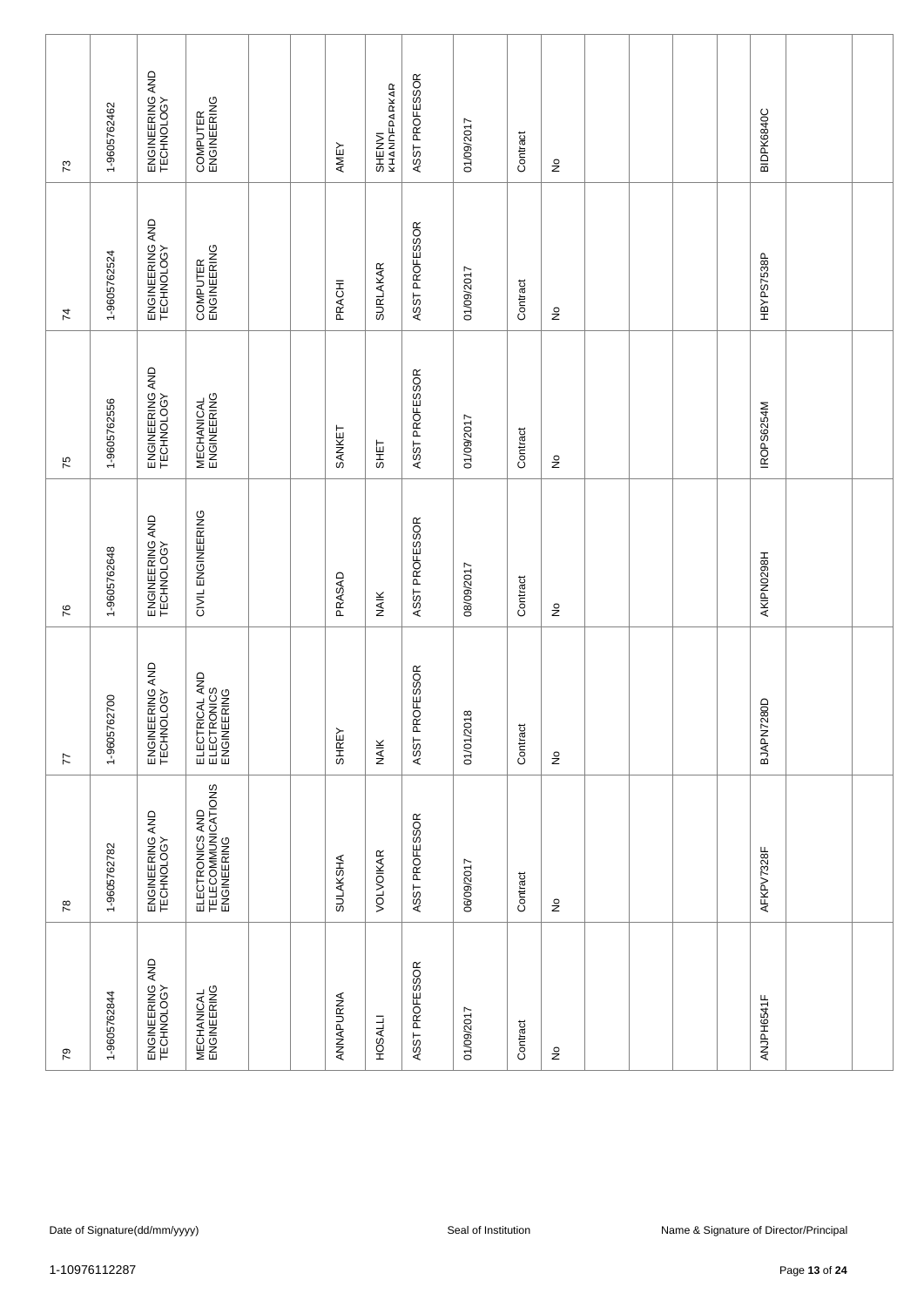| $\pmb{\mathbb{S}}$  | 1-9605762876                                                                                   | ENGINEERING AND<br>TECHNOLOGY | ELECTRICAL AND<br>ELECTRONICS<br>ENGINEERING |  | <b>DISHA</b>    | <b>NAIK</b>      | ASST PROFESSOR         | 01/09/2017 | Contract | $\hat{z}$                  |  |  |  | AZDPN3288M |  |
|---------------------|------------------------------------------------------------------------------------------------|-------------------------------|----------------------------------------------|--|-----------------|------------------|------------------------|------------|----------|----------------------------|--|--|--|------------|--|
| $\overline{\infty}$ | 1-9605762918                                                                                   | ENGINEERING AND<br>TECHNOLOGY | INFORMATION<br>TECHNOLOGY                    |  | <b>DNYANESH</b> | KHEDEKAR         | ASST PROFESSOR         | 05/10/2017 | Contract | $\stackrel{\mathtt{o}}{z}$ |  |  |  | DBVPK9110A |  |
| 82                  | 1-9605762970                                                                                   | ENGINEERING AND<br>TECHNOLOGY | ELECTRICAL AND<br>ELECTRONICS<br>ELECTRONICS |  | <b>RIDDHI</b>   | <b>NAIK</b>      | ASST PROFESSOR         | 01/09/2017 | Contract | $\stackrel{\mathtt{o}}{z}$ |  |  |  | BBAPN2970G |  |
| 83                  | 1-9605810267                                                                                   | ENGINEERING AND<br>TECHNOLOGY | FIRST YEAR/OTHER                             |  | SHILPA          | AMONKAR          | ASST PROFESSOR         | 19/10/2004 | Regular  | $\hat{z}$                  |  |  |  | AHDPA6326K |  |
| 84                  | 1-9605810279                                                                                   | ENGINEERING AND<br>TECHNOLOGY | INFORMATION<br>TECHNOLOGY                    |  | <b>NILESH</b>   | <b>FALDESSAI</b> | ASSOCIATE<br>PROFESSOR | 18/12/1997 | Regular  | $\stackrel{\mathtt{o}}{z}$ |  |  |  | ACAPB5930G |  |
| 85                  | 1-9605810291                                                                                   | ENGINEERING AND<br>TECHNOLOGY | INFORMATION<br>TECHNOLOGY                    |  | <b>AISHA</b>    | FERNANDES        | ASSOCIATE<br>PROFESSOR | 26/07/2006 | Regular  | Yes                        |  |  |  | AAJPF3545L |  |
| 86                  | 1-9605810303                                                                                   | ENGINEERING AND<br>TECHNOLOGY | INFORMATION<br>TECHNOLOGY                    |  | GANESH          | MANERKAR         | ASST PROFESSOR         | 22/03/2010 | Regular  | $\frac{\circ}{\sim}$       |  |  |  | ADEPM2739F |  |
|                     |                                                                                                |                               |                                              |  |                 |                  |                        |            |          |                            |  |  |  |            |  |
| 1-10976112287       | Date of Signature(dd/mm/yyyy)<br>Seal of Institution<br>Name & Signature of Director/Principal |                               |                                              |  |                 |                  |                        |            |          |                            |  |  |  |            |  |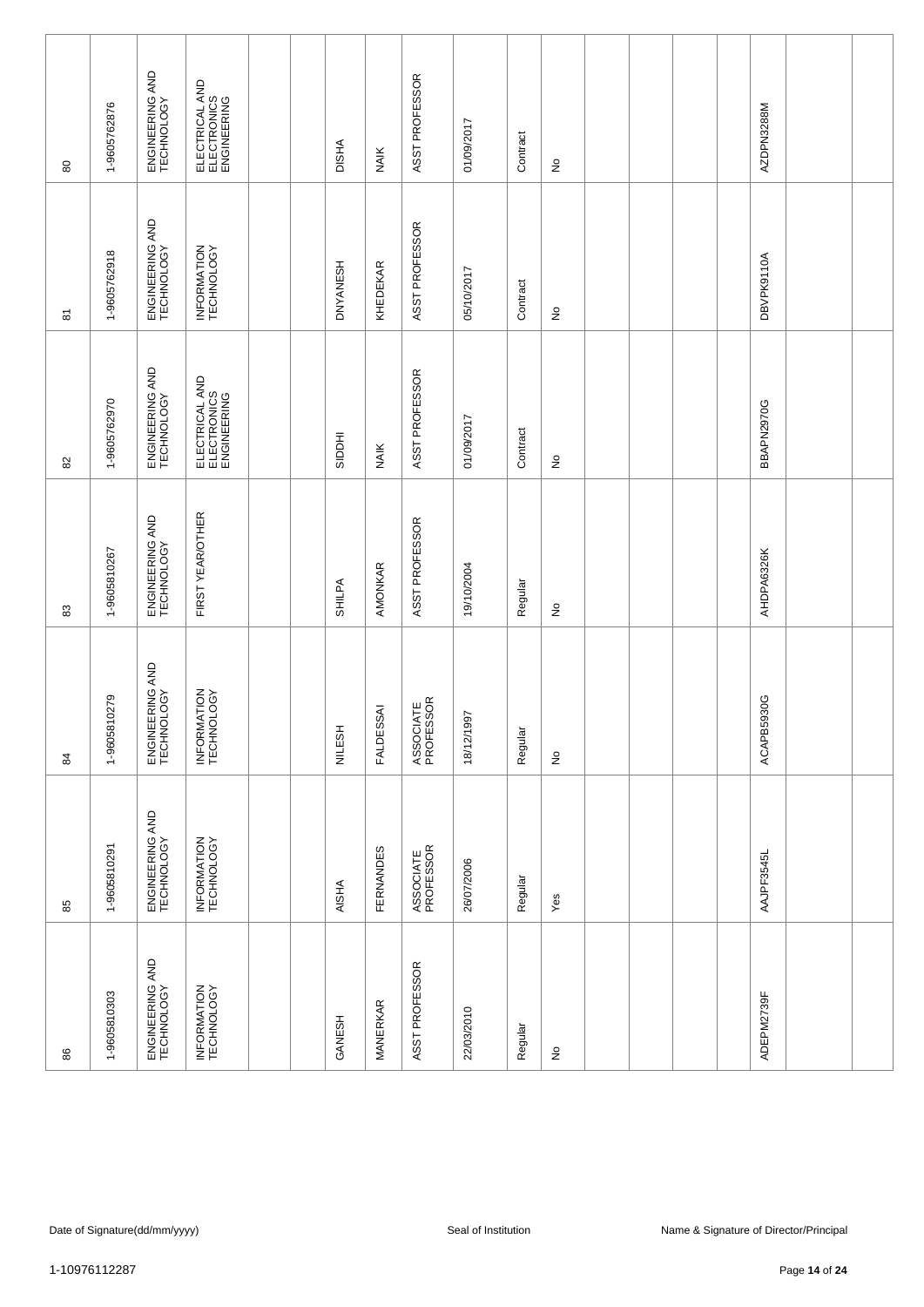| 28                      | 1-9605810345                                                                                   | ENGINEERING AND<br>TECHNOLOGY | <b>MECHANICAL</b><br>ENGINEERING |  |  | MANOHAR       | B.S.                 | ASSOCIATE<br>PROFESSOR | 14/07/1998 | Regular              | $\frac{\circ}{\sim}$       |  |  |            | AFSPB2999E |               |  |
|-------------------------|------------------------------------------------------------------------------------------------|-------------------------------|----------------------------------|--|--|---------------|----------------------|------------------------|------------|----------------------|----------------------------|--|--|------------|------------|---------------|--|
| $_{88}$                 | 1-9605810357                                                                                   | ENGINEERING AND<br>TECHNOLOGY | <b>MECHANICAL</b><br>ENGINEERING |  |  | <b>MILIND</b> | SAKHARDANDE          | ASSOCIATE<br>PROFESSOR | 22/12/1993 | Regular              | $\stackrel{\mathtt{o}}{z}$ |  |  |            | ANOPS2229L |               |  |
| 89                      | 1-9605810509                                                                                   | ENGINEERING AND<br>TECHNOLOGY | FIRST YEAR/OTHER                 |  |  | <b>ADLETE</b> | MASCARENHAS          | ASST PROFESSOR         | 08/11/2004 | Regular              | Yes                        |  |  |            | ALFPM0296G |               |  |
| 90                      | 1-9605810531                                                                                   | ENGINEERING AND<br>TECHNOLOGY | <b>MECHANICAL</b><br>ENGINEERING |  |  | BINDURAO      | KULKARNI             | ASSOCIATE<br>PROFESSOR | 07/03/1994 | Regular              | $\hat{z}$                  |  |  |            | ADYPK8271G |               |  |
| $\overline{\mathbf{5}}$ | 1-9605810613                                                                                   | ENGINEERING AND<br>TECHNOLOGY | <b>MECHANICAL</b><br>ENGINEERING |  |  | RAJESH        | <b>PRABHUGAONKAR</b> | PROFESSOR              | 15/06/1998 | Regular              | Yes                        |  |  |            | ACUPG2459B |               |  |
| $\Omega$                | 1-9605810861                                                                                   | ENGINEERING AND<br>TECHNOLOGY | FIRST YEAR/OTHER                 |  |  | SEBASTIAN     | <b>MESQUITA</b>      | PROFESSOR              | 20/12/1995 | Regular              | Yes                        |  |  |            | ACAPB5901B |               |  |
| $93$                    | 1-9605810913                                                                                   | ENGINEERING AND<br>TECHNOLOGY | COMPUTER<br>ENGINEERING          |  |  | MARUSKHA      | MASCARENHAS          | 13/06/1997             | Regular    | $\frac{\circ}{\sim}$ |                            |  |  | AACPF0122C |            |               |  |
|                         |                                                                                                |                               |                                  |  |  |               |                      |                        |            |                      |                            |  |  |            |            |               |  |
|                         | Seal of Institution<br>Name & Signature of Director/Principal<br>Date of Signature(dd/mm/yyyy) |                               |                                  |  |  |               |                      |                        |            |                      |                            |  |  |            |            |               |  |
| 1-10976112287           |                                                                                                |                               |                                  |  |  |               |                      |                        |            |                      |                            |  |  |            |            | Page 15 of 24 |  |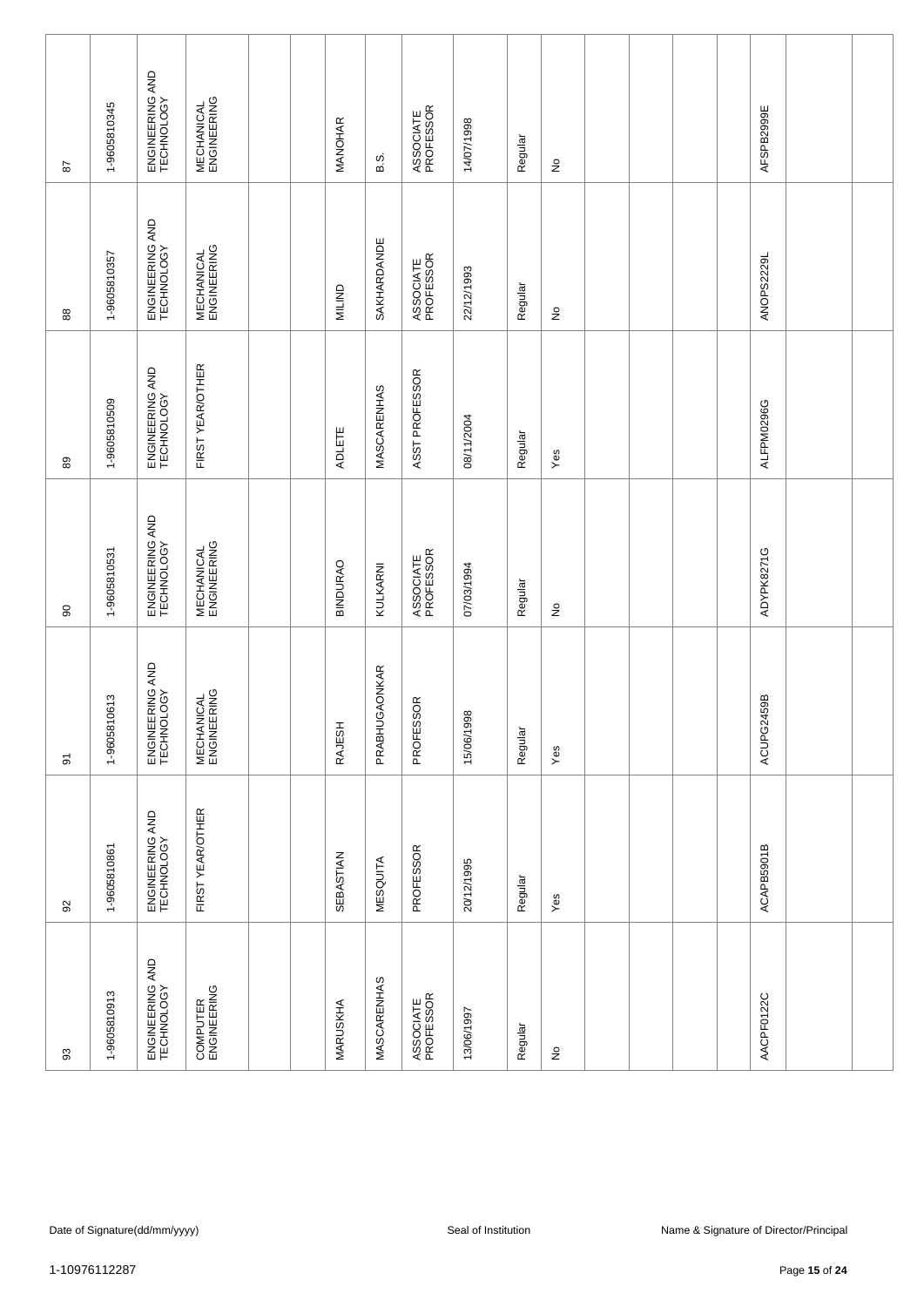| 34            | 1-9605810919 | ENGINEERING AND<br>TECHNOLOGY | COMPUTER<br>ENGINEERING                      |  |  | MANISHA      | NAIKGAONKAR  | ASST PROFESSOR         | 31/10/2005          | Regular  | $\frac{\circ}{\sim}$       |  |  | AERPN2911A |                                        |  |
|---------------|--------------|-------------------------------|----------------------------------------------|--|--|--------------|--------------|------------------------|---------------------|----------|----------------------------|--|--|------------|----------------------------------------|--|
| 95            | 1-9605810971 | ENGINEERING AND<br>TECHNOLOGY | ELECTRICAL AND<br>ELECTRONICS<br>ENGINEERING |  |  | ANANT        | <b>NAIK</b>  | ASSOCIATE<br>PROFESSOR | 01/09/1997          | Regular  | Yes                        |  |  | ABPPJ7055A |                                        |  |
| 96            | 1-9605811073 | ENGINEERING AND<br>TECHNOLOGY | ELECTRICAL AND<br>ELECTRONICS<br>ELECTRONICS |  |  | VINAYAK      | SHET         | PROFESSOR              | 06/03/1986          | Regular  | Yes                        |  |  | AAWPN2584L |                                        |  |
| 50            | 1-9605919212 | ENGINEERING AND<br>TECHNOLOGY | CIVIL ENGINEERING                            |  |  | <b>RUCHI</b> | SAWANT       | ASST PROFESSOR         | 09/06/2017          | Contract | ş                          |  |  | BYTPK5027P |                                        |  |
| $98$          | 1-9605919370 | ENGINEERING AND<br>TECHNOLOGY | ELECTRICAL AND<br>ELECTRONICS<br>ENGINEERING |  |  | ANKITA       | œ<br>KANEKA  | ASST PROFESSOR         | 10/11/2014          | Regular  | $\stackrel{\mathtt{o}}{z}$ |  |  | BORPK8610Q |                                        |  |
| 99            | 1-9605919416 | ENGINEERING AND<br>TECHNOLOGY | COMPUTER<br>ENGINEERING                      |  |  | SHRUTI       | <b>NAIK</b>  | ASST PROFESSOR         | 10/11/2014          | Regular  | $\frac{\circ}{\sim}$       |  |  | AOPPN2723L |                                        |  |
| 100           | 1-9605919712 | ENGINEERING AND<br>TECHNOLOGY | CIVIL ENGINEERING                            |  |  | GAUTAMI      | GAUS GAONKAR | ASST PROFESSOR         | 25/07/2012          | Contract | $\frac{\circ}{\sim}$       |  |  | BFVPG3185H |                                        |  |
|               |              |                               |                                              |  |  |              |              |                        |                     |          |                            |  |  |            |                                        |  |
|               |              | Date of Signature(dd/mm/yyyy) |                                              |  |  |              |              |                        | Seal of Institution |          |                            |  |  |            | Name & Signature of Director/Principal |  |
| 1-10976112287 |              |                               |                                              |  |  |              |              |                        |                     |          |                            |  |  |            | Page 16 of 24                          |  |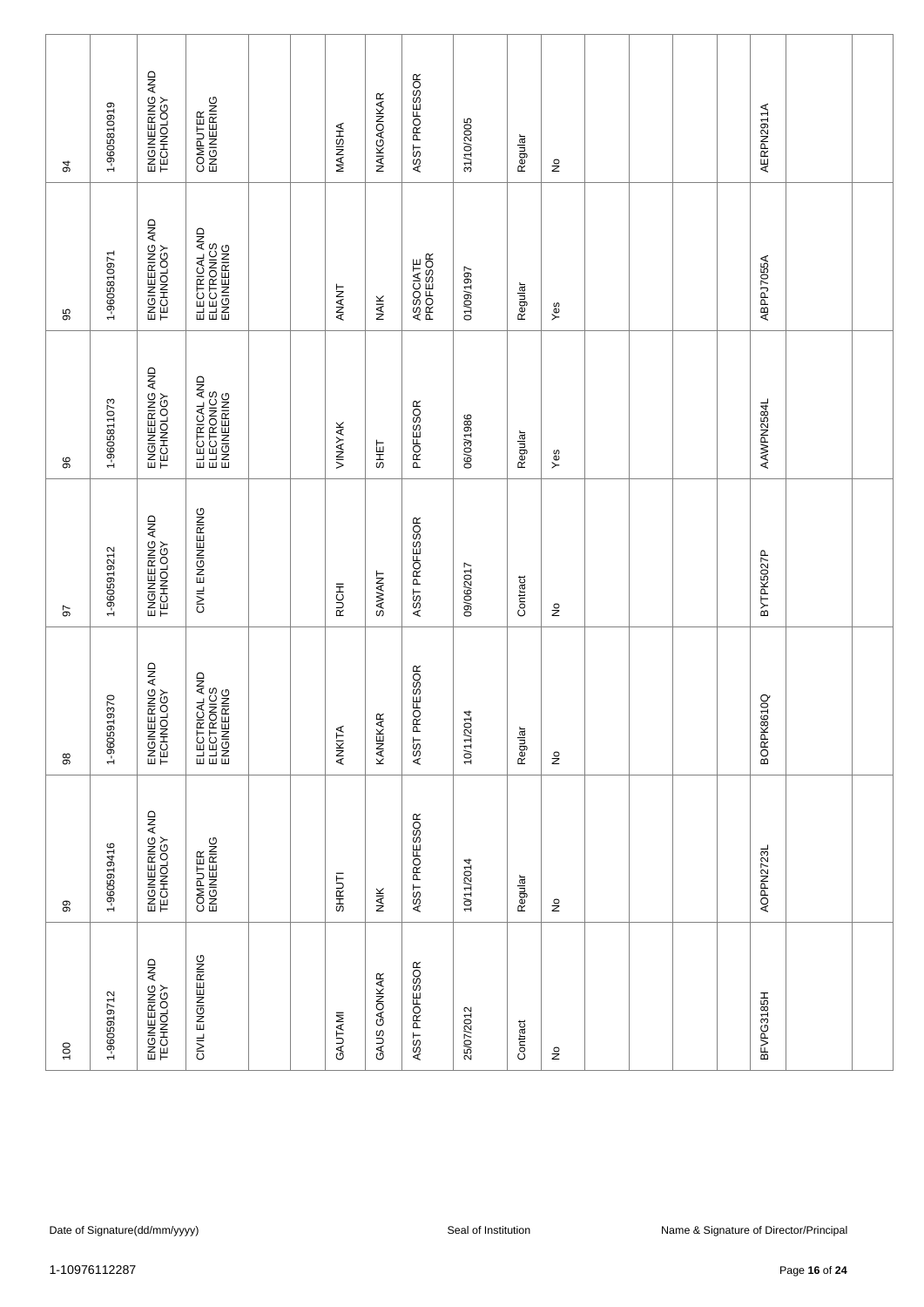| $\tilde{\mathsf{C}}$                                                                                                                                                                                                | 1-9605919856 | ENGINEERING AND<br>TECHNOLOGY | MINING ENGINEERING                                   |  |  | YOGITA        | KARKHANIS   | ASST PROFESSOR | 02/07/2012 | Contract | $\frac{\circ}{\sim}$       |  |  |            | BEFPB8484R |               |  |
|---------------------------------------------------------------------------------------------------------------------------------------------------------------------------------------------------------------------|--------------|-------------------------------|------------------------------------------------------|--|--|---------------|-------------|----------------|------------|----------|----------------------------|--|--|------------|------------|---------------|--|
| 102                                                                                                                                                                                                                 | 1-9605919908 | ENGINEERING AND<br>TECHNOLOGY | ELECTRICAL AND<br>ELECTRONICS<br>ENGINEERING         |  |  | <b>SNEHA</b>  | PHADTE      | ASST PROFESSOR | 24/08/2011 | Contract | $\stackrel{\circ}{\simeq}$ |  |  |            | BRKPP1428B |               |  |
| 103                                                                                                                                                                                                                 | 1-9605919920 | ENGINEERING AND<br>TECHNOLOGY | ELECTRICAL AND<br>ELECTRONICS<br>ENGINEERING         |  |  | VINITA        | PARAB       | ASST PROFESSOR | 27/08/2011 | Contract | $\stackrel{\circ}{\simeq}$ |  |  |            | BRKPP1429A |               |  |
| ELECTRONICS AND<br>TELECOMMUNICATIONS<br>ENGINEERING<br>ENGINEERING AND<br>TECHNOLOGY<br>ASST PROFESSOR<br>1-9605919968<br><b>AEJPG4520L</b><br>08/02/2011<br>GAIKWAD<br>SANJANA<br>Contract<br>$\overline{5}$<br>ş |              |                               |                                                      |  |  |               |             |                |            |          |                            |  |  |            |            |               |  |
| ENGINEERING AND<br>TECHNOLOGY<br>ELECTRICAL AND<br>ELECTRONICS<br>ENGINEERING<br>1-9605920020<br>ASSOCIATE<br>PROFESSOR<br>29/12/2010<br>Regular<br>DESAI<br><b>ADITI</b><br>105<br>$\stackrel{\mathtt{o}}{z}$      |              |                               |                                                      |  |  |               |             |                |            |          |                            |  |  | ADWPJ9166D |            |               |  |
| 106                                                                                                                                                                                                                 | 1-9605920046 | ENGINEERING AND<br>TECHNOLOGY | INFORMATION<br>TECHNOLOGY                            |  |  | <b>HOOIS</b>  | <b>NAIK</b> | ASST PROFESSOR | 22/09/2014 | Regular  | $\frac{\circ}{\sim}$       |  |  |            | AOGPN8229N |               |  |
| 107                                                                                                                                                                                                                 | 1-9605920108 | ENGINEERING AND<br>TECHNOLOGY | ELECTRONICS AND<br>TELECOMMUNICATIONS<br>ENGINEERING |  |  | <b>UJWALA</b> | SAKHARE     | ASST PROFESSOR | 08/01/2011 | Contract | $\frac{\circ}{\sim}$       |  |  |            | BZQPS6794F |               |  |
|                                                                                                                                                                                                                     |              |                               |                                                      |  |  |               |             |                |            |          |                            |  |  |            |            |               |  |
| Date of Signature(dd/mm/yyyy)<br>Seal of Institution<br>Name & Signature of Director/Principal                                                                                                                      |              |                               |                                                      |  |  |               |             |                |            |          |                            |  |  |            |            |               |  |
| 1-10976112287                                                                                                                                                                                                       |              |                               |                                                      |  |  |               |             |                |            |          |                            |  |  |            |            | Page 17 of 24 |  |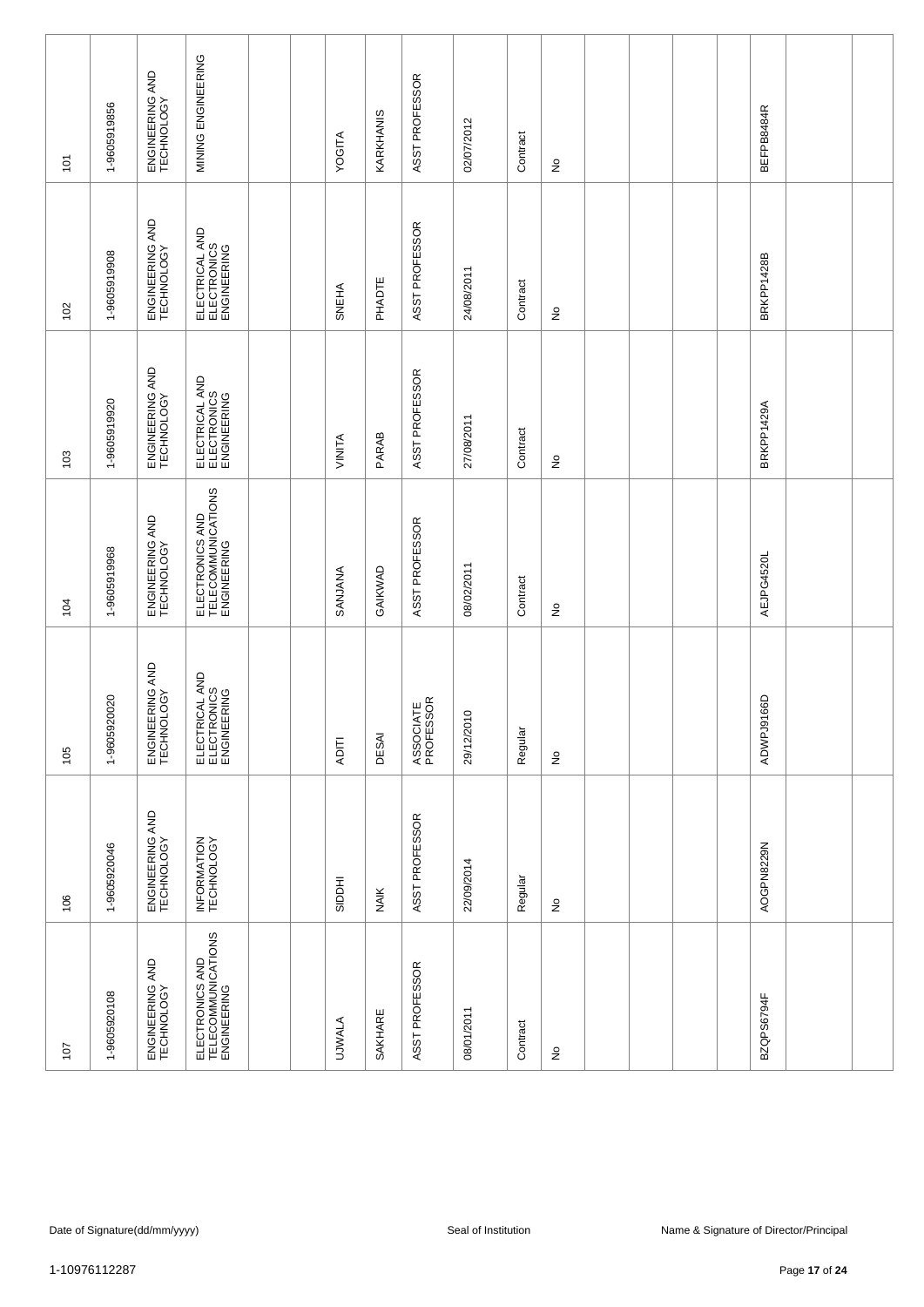| 108                                                                                                             | 1-9606001275 | ENGINEERING AND<br>TECHNOLOGY | ELECTRICAL AND<br>ELECTRONICS<br>ENGINEERING |  | <b>JAYESHKUMAR</b> | <b>PRIOLKAR</b>     | ASSOCIATE<br>PROFESSOR | 15/11/2005 | Regular | £                          |  |               |  | AILPP7260N |  |
|-----------------------------------------------------------------------------------------------------------------|--------------|-------------------------------|----------------------------------------------|--|--------------------|---------------------|------------------------|------------|---------|----------------------------|--|---------------|--|------------|--|
| 109                                                                                                             | 1-9606001287 | ENGINEERING AND<br>TECHNOLOGY | ELECTRICAL AND<br>ELECTRONICS<br>ENGINEERING |  | SONALI             | <b>PANDIT</b>       | ASSOCIATE<br>PROFESSOR | 24/04/2006 | Regular | $\stackrel{\circ}{\simeq}$ |  |               |  | AKZPP5282C |  |
| 110                                                                                                             | 1-9606001299 | ENGINEERING AND<br>TECHNOLOGY | ELECTRICAL AND<br>ELECTRONICS<br>ENGINEERING |  | SANGEETA           | MAHADDALKAR         | ASSOCIATE<br>PROFESSOR | 1/09/1997  | Regular | Yes                        |  |               |  | AARPM2517R |  |
| 111                                                                                                             | 1-9606001331 | ENGINEERING AND<br>TECHNOLOGY | ELECTRICAL AND<br>ELECTRONICS<br>ENGINEERING |  | $\dot{ }$          | <b>JOSEPH</b>       | ASSOCIATE<br>PROFESSOR | 02/02/1987 | Regular | ş                          |  |               |  | AECPJ0443E |  |
| 112                                                                                                             | 1-9606001405 | ENGINEERING AND<br>TECHNOLOGY | ELECTRICAL AND<br>ELECTRONICS<br>ENGINEERING |  | SHIRISH            | KARAPURKAR          | ASSOCIATE<br>PROFESSOR | 04/05/2005 | Regular | Yes                        |  |               |  | ADUPK3128J |  |
| 113                                                                                                             | 1-9606001437 | ENGINEERING AND<br>TECHNOLOGY | ELECTRONICS AND<br>ELECTRICAL<br>ENGINEERING |  | GOVIND             | <b>KUNKOLIENKAR</b> | PROFESSOR              | 01/05/1990 | Regular | Yes                        |  |               |  | BUHPK0012L |  |
| 114                                                                                                             | 1-9606001569 | ENGINEERING AND<br>TECHNOLOGY | ELECTRONICS AND<br>ELECTRICAL<br>ENGINEERING |  | <b>NOAH</b>        | DIAS                | ASST PROFESSOR         | 04/06/2010 | Regular | £                          |  |               |  | AEOPD6476R |  |
|                                                                                                                 |              |                               |                                              |  |                    |                     |                        |            |         |                            |  |               |  |            |  |
| Date of Signature(dd/mm/yyyy)<br>Seal of Institution<br>Name & Signature of Director/Principal<br>1-10976112287 |              |                               |                                              |  |                    |                     |                        |            |         |                            |  | Page 18 of 24 |  |            |  |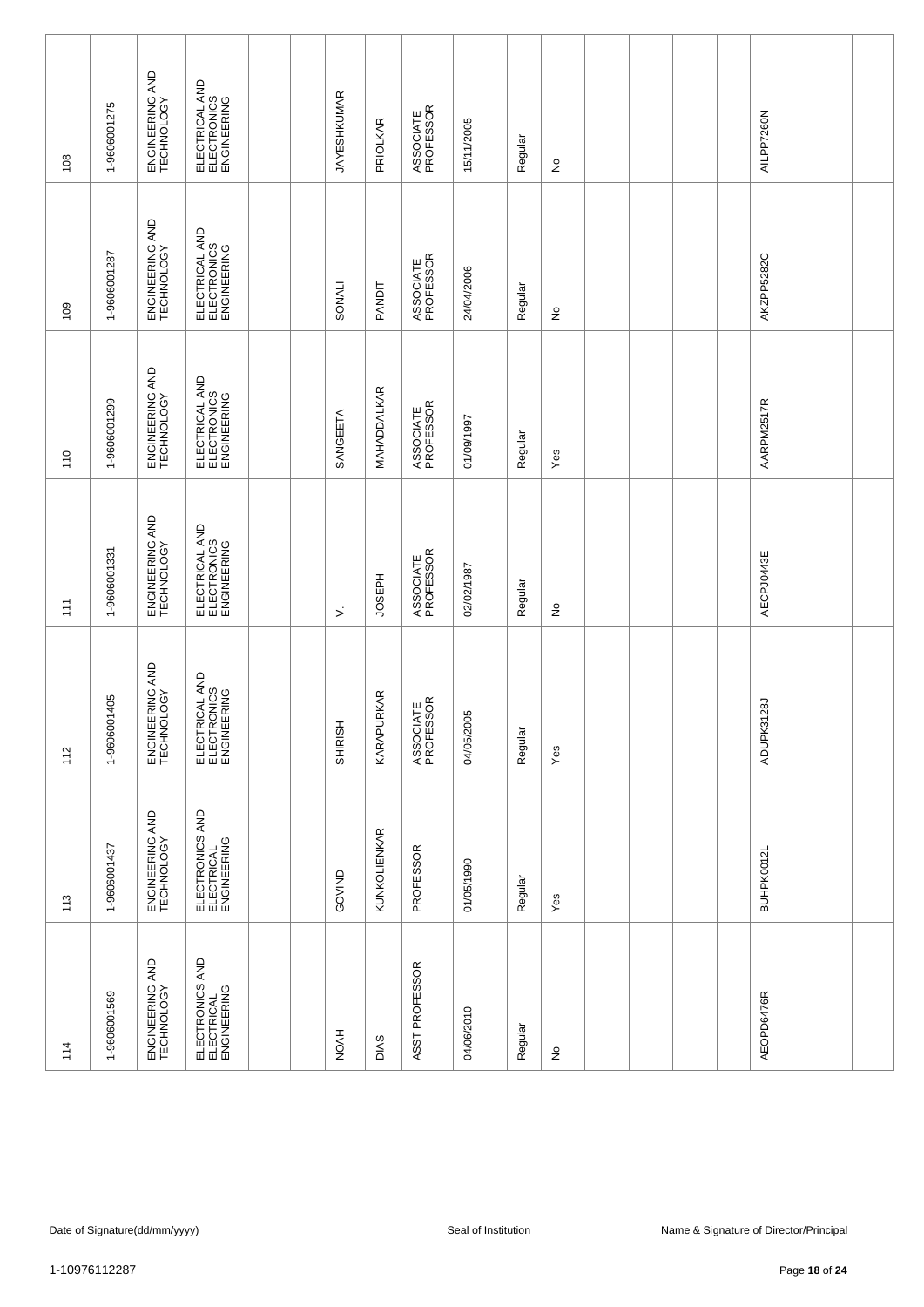| 115           | 1-9606001611                                                                                   | ENGINEERING AND<br>TECHNOLOGY | FIRST YEAR/OTHER                                     |  | GEETA         | LOHANI           | ASST PROFESSOR         | 10/07/2000 | Contract | Yes                        |  |  |  | ABSPL6063D |  |
|---------------|------------------------------------------------------------------------------------------------|-------------------------------|------------------------------------------------------|--|---------------|------------------|------------------------|------------|----------|----------------------------|--|--|--|------------|--|
| 116           | 1-9606001623                                                                                   | ENGINEERING AND<br>TECHNOLOGY | ELECTRONICS AND<br>TELEMATICS<br>ENGINEERING         |  | SAMARTH       | <b>BORKER</b>    | ASSOCIATE<br>PROFESSOR | 20/12/2006 | Regular  | $\stackrel{\circ}{\simeq}$ |  |  |  | AMYPB6332N |  |
| 117           | 1-9606001645                                                                                   | ENGINEERING AND<br>TECHNOLOGY | ELECTRONICS AND<br>TELECOMMUNICATIONS<br>ENGINEERING |  | RAJESH        | LOHANI           | PROFESSOR              | 11/05/1999 | Regular  | Yes                        |  |  |  | AAEPL8545M |  |
| 118           | 1-9606002077                                                                                   | ENGINEERING AND<br>TECHNOLOGY | ELECTRONICS AND<br>TELECOMMUNICATIONS<br>ENGINEERING |  | AMEETA        | SINAIAMONKAR     | PROFESSOR              | 31/03/1994 | Regular  | Yes                        |  |  |  | ABKPC4096P |  |
| 119           | 1-9606118633                                                                                   | ENGINEERING AND<br>TECHNOLOGY | INFORMATION<br>TECHNOLOGY                            |  | VAISHALI      | <b>SHIRODKAR</b> | ASST PROFESSOR         | 19/06/2006 | Regular  | $\stackrel{\mathtt{o}}{z}$ |  |  |  | BCSPS0039Q |  |
| 120           | 1-9606118705                                                                                   | ENGINEERING AND<br>TECHNOLOGY | COMPUTER<br>ENGINEERING                              |  | VINEET        | SIAIN            | ASSOCIATE<br>PROFESSOR | 24/07/1994 | Regular  | $\frac{\circ}{\sim}$       |  |  |  | AAFPJ2164B |  |
| 121           | 1-9606119097                                                                                   | ENGINEERING AND<br>TECHNOLOGY | <b>MECHANICAL</b><br>ENGINEERING                     |  | <b>MAHESH</b> | DHA WALIKAR      | PROFESSOR              | 15/11/2010 | Regular  | $\frac{\circ}{\sim}$       |  |  |  | ABCPN5419P |  |
|               |                                                                                                |                               |                                                      |  |               |                  |                        |            |          |                            |  |  |  |            |  |
| 1-10976112287 | Date of Signature(dd/mm/yyyy)<br>Seal of Institution<br>Name & Signature of Director/Principal |                               |                                                      |  |               |                  |                        |            |          |                            |  |  |  |            |  |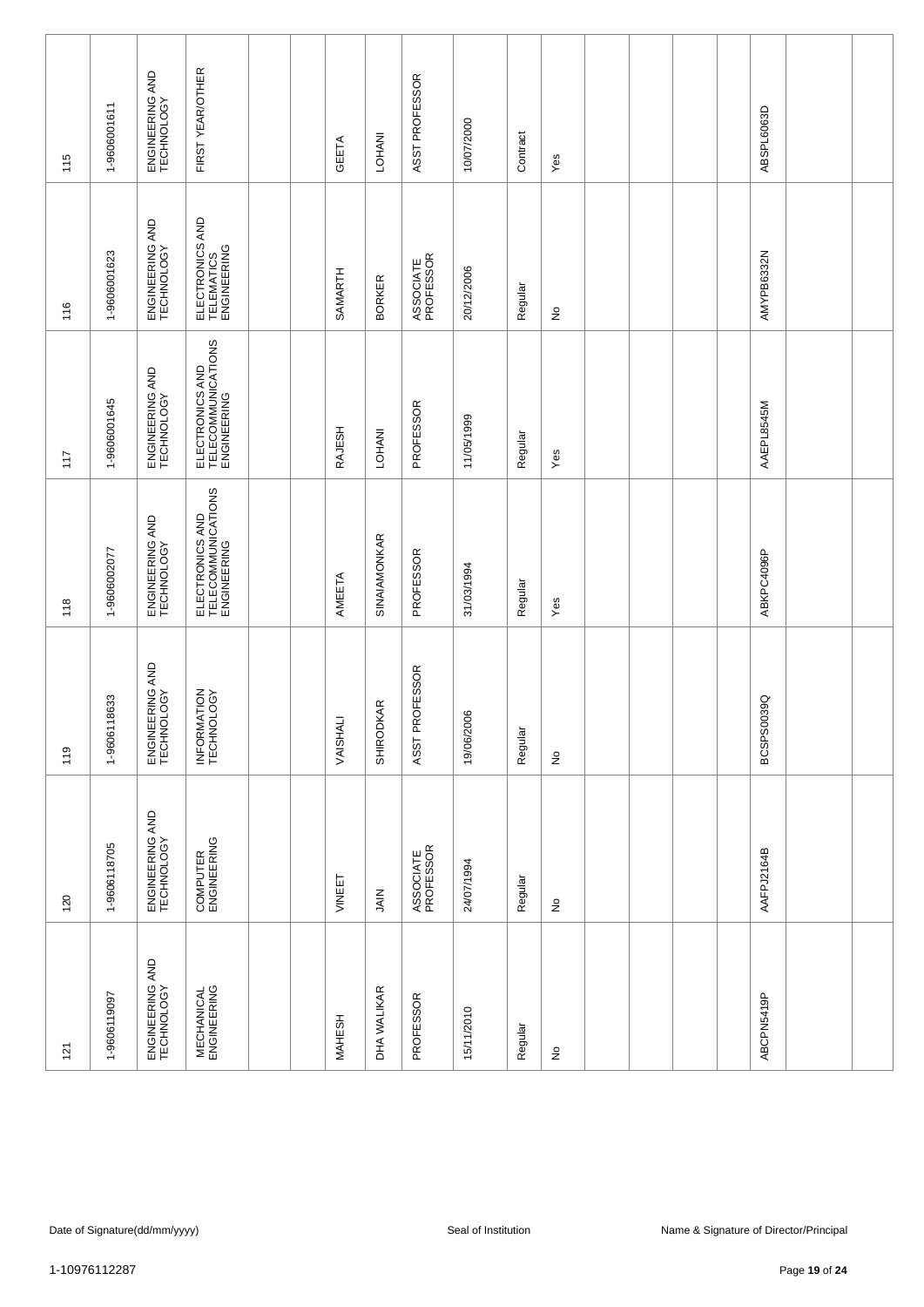| 122                                                  | 1-9606119139  | ENGINEERING AND<br>TECHNOLOGY | ELECTRONICS &<br>TELECOMMUNICATION<br>ENGINEERING<br>ATECHNOLOGYNICIAN |  |  | <b>SONIA</b>  | KUWELKAR    | ASSOCIATE<br>PROFESSOR | 13/03/2006 | Regular  | £                          |  |  | ADZPN5899E |                                        |  |
|------------------------------------------------------|---------------|-------------------------------|------------------------------------------------------------------------|--|--|---------------|-------------|------------------------|------------|----------|----------------------------|--|--|------------|----------------------------------------|--|
| 123                                                  | 1-9606187371  | ENGINEERING AND<br>TECHNOLOGY | <b>MECHANICAL</b><br>ENGINEERING                                       |  |  | AKSHAY        | NIGALYE     | PROFESSOR              | 09/09/2010 | Regular  | $\stackrel{\circ}{\simeq}$ |  |  | ABLPN9603J |                                        |  |
| 124                                                  | 1-9606187493  | ENGINEERING AND<br>TECHNOLOGY | <b>MECHANICAL</b><br>ENGINEERING                                       |  |  | <b>MAHESH</b> | CAISUCAR    | ASSOCIATE<br>PROFESSOR | 09/09/2010 | Regular  | $\stackrel{\circ}{\simeq}$ |  |  | AFEPC8940A |                                        |  |
| 125                                                  | 1-9606187515  | ENGINEERING AND<br>TECHNOLOGY | COMPUTER<br>ENGINEERING                                                |  |  | <b>NITESH</b> | <b>NAIK</b> | ASST PROFESSOR         | 12/06/2006 | Regular  | ş                          |  |  | AERPN6142B |                                        |  |
| 126                                                  | 1-9606202281  | ENGINEERING AND<br>TECHNOLOGY | ELECTRONICS & TELE-<br>COMMUNICATION<br>ENGINEERING                    |  |  | HASSANALI     | VIRANI      | PROFESSOR              | 10/07/2018 | Regular  | $\stackrel{\circ}{\simeq}$ |  |  | ABAPV1560H |                                        |  |
| 127                                                  | 1-9606202703  | ENGINEERING AND<br>TECHNOLOGY | COMPUTER<br>ENGINEERING                                                |  |  | AKSHARA       | <b>NAIK</b> | ASST PROFESSOR         | 17/01/2011 | Contract | $\hat{z}$                  |  |  | AHCPN9279P |                                        |  |
| 128                                                  | 1-11340889272 | ENGINEERING AND<br>TECHNOLOGY | <b>MECHANICAL</b><br>ENGINEERING                                       |  |  | MALIKARJUN    | GURAV       | ASST PROFESSOR         | 04/09/2020 | Contract | £                          |  |  | BFZPG9926A |                                        |  |
|                                                      |               |                               |                                                                        |  |  |               |             |                        |            |          |                            |  |  |            |                                        |  |
| Date of Signature(dd/mm/yyyy)<br>Seal of Institution |               |                               |                                                                        |  |  |               |             |                        |            |          |                            |  |  |            | Name & Signature of Director/Principal |  |
| 1-10976112287                                        |               |                               |                                                                        |  |  |               |             |                        |            |          |                            |  |  |            | Page 20 of 24                          |  |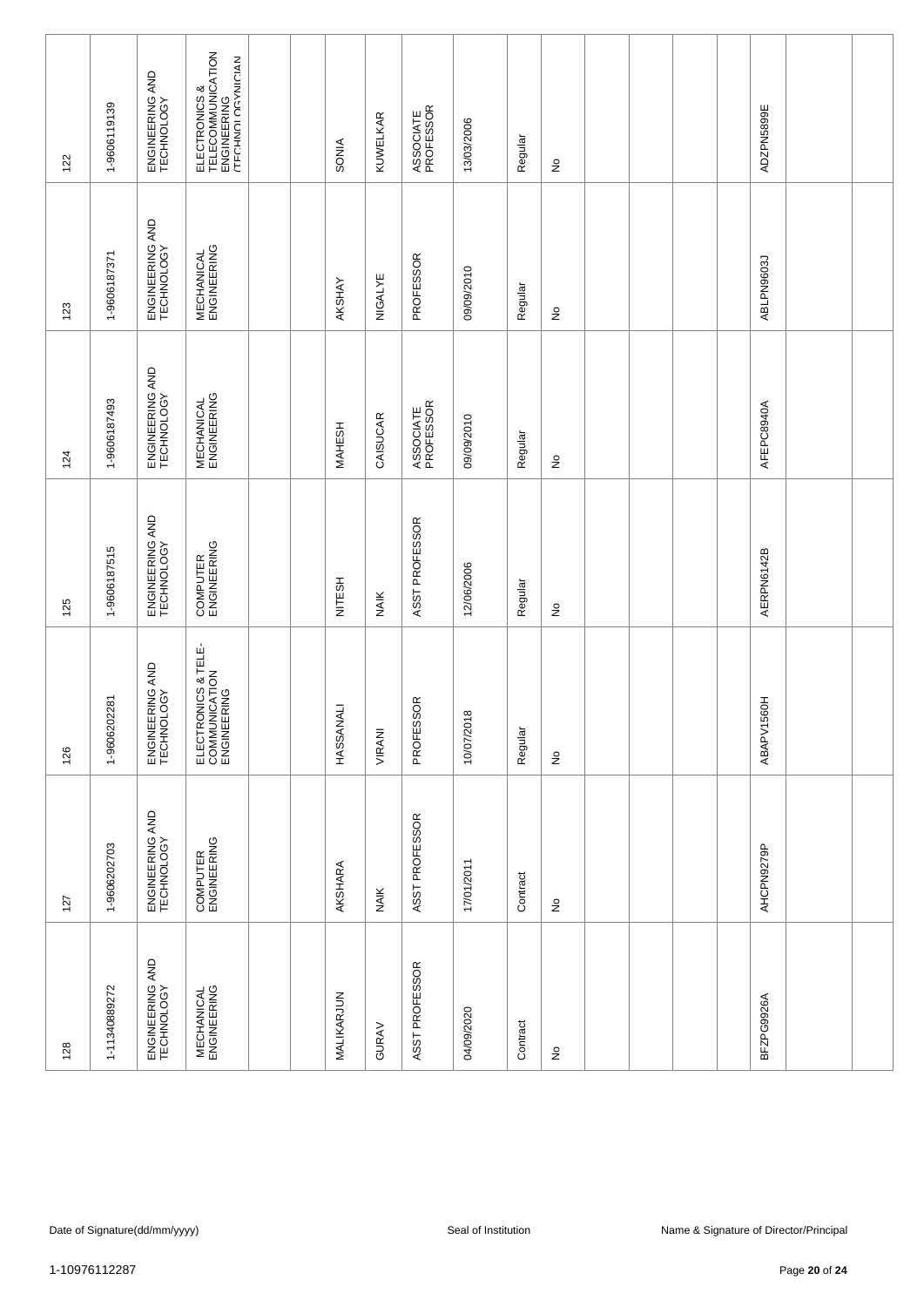| 129           | 1-11340889279 | ENGINEERING AND<br>TECHNOLOGY | <b>MECHANICAL</b><br>ENGINEERING             |  |  | ANKIT          | SAWANT         | ASST PROFESSOR | 04/09/2020          | Contract | $\frac{\circ}{\sim}$       |  |  | GDYPS5417N |                                        |  |
|---------------|---------------|-------------------------------|----------------------------------------------|--|--|----------------|----------------|----------------|---------------------|----------|----------------------------|--|--|------------|----------------------------------------|--|
| 130           | 1-11340889661 | ENGINEERING AND<br>TECHNOLOGY | <b>MECHANICAL</b><br>ENGINEERING             |  |  | MALLIKARJUN    | PADASHETTI     | ASST PROFESSOR | 02/11/2020          | Contract | $\stackrel{\mathtt{o}}{z}$ |  |  | BRLPP4809H |                                        |  |
| 131           | 1-11341028473 | ENGINEERING AND<br>TECHNOLOGY | <b>MECHANICAL</b><br>ENGINEERING             |  |  | BASAVARAJ      | <b>OLEKAR</b>  | ASST PROFESSOR | 02/11/2020          | Contract | $\stackrel{\mathtt{o}}{z}$ |  |  | ABNPO6280C |                                        |  |
| 132           | 1-11341028935 | ENGINEERING AND<br>TECHNOLOGY | ELECTRICAL &<br>ELECTRONICS<br>ENGINEERING   |  |  | <b>SHRADHA</b> | NAIK NAVTI     | ASST PROFESSOR | 01/09/2021          | Contract | ş                          |  |  | ATIPN4240Q |                                        |  |
| 133           | 1-11341091407 | ENGINEERING AND<br>TECHNOLOGY | ELECTRICAL AND<br>ELECTRONICS<br>ENGINEERING |  |  | VIBHA          | PRABHL         | ASST PROFESSOR | 01/09/2021          | Contract | $\stackrel{\mathtt{o}}{z}$ |  |  | CGYPB0290D |                                        |  |
| 134           | 1-11341091439 | ENGINEERING AND<br>TECHNOLOGY | COMPUTER<br>ENGINEERING                      |  |  | LYZANDA        | <b>D'SOUZA</b> | ASST PROFESSOR | 01/09/2021          | Contract | $\frac{\circ}{\sim}$       |  |  | BSRPD8327B |                                        |  |
| 135           | 1-11341206321 | ENGINEERING AND<br>TECHNOLOGY | COMPUTER<br>ENGINEERING                      |  |  | <b>MEGNA</b>   | GAVDE          | ASST PROFESSOR | 01/09/2021          | Contract | $\frac{\circ}{\sim}$       |  |  | CNEPG3685A |                                        |  |
|               |               |                               |                                              |  |  |                |                |                |                     |          |                            |  |  |            |                                        |  |
|               |               | Date of Signature(dd/mm/yyyy) |                                              |  |  |                |                |                | Seal of Institution |          |                            |  |  |            | Name & Signature of Director/Principal |  |
| 1-10976112287 |               |                               |                                              |  |  |                |                |                |                     |          |                            |  |  |            | Page 21 of 24                          |  |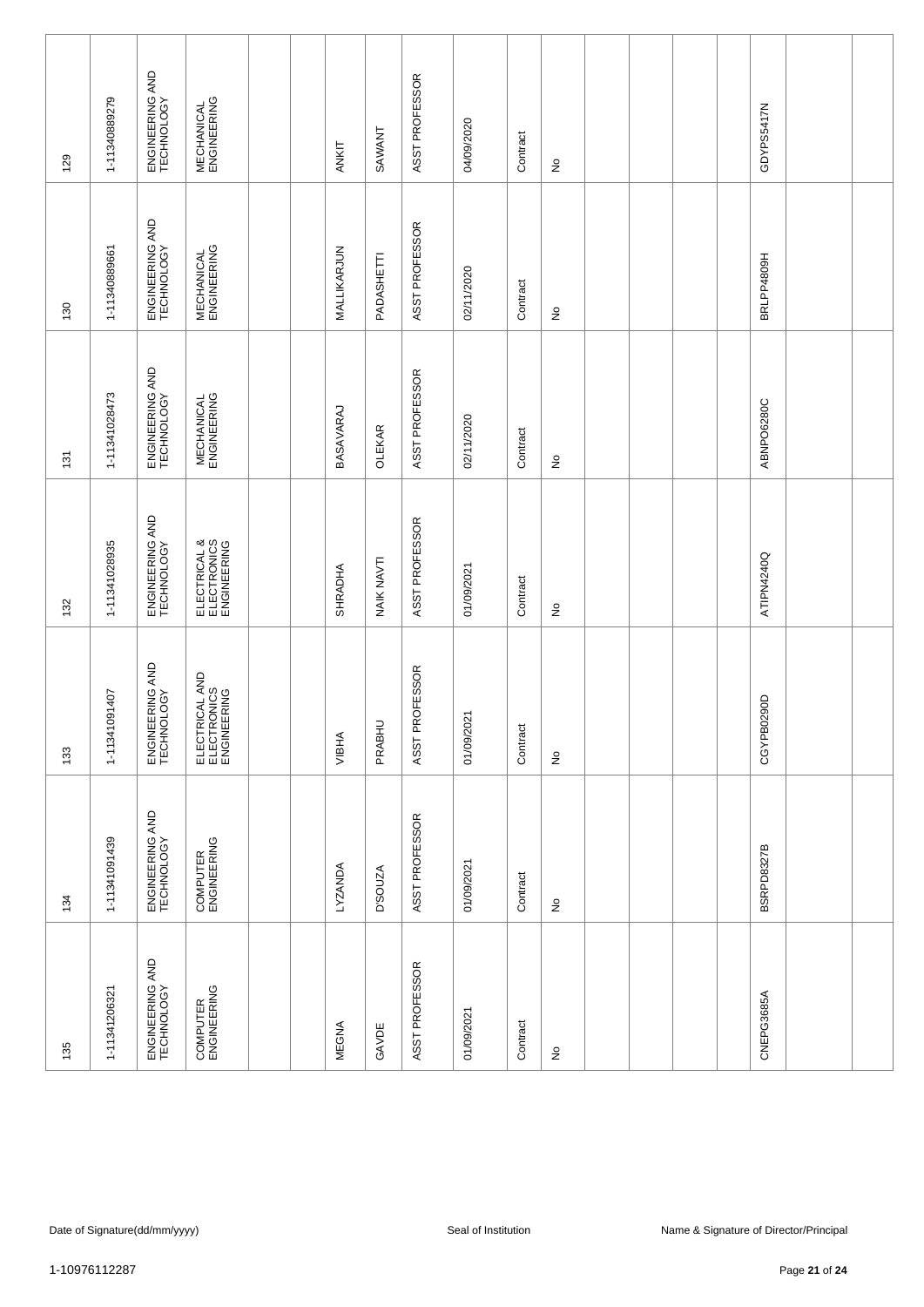| 136 | 1-11341206473                  | ENGINEERING AND<br>TECHNOLOGY | INFORMATION<br>TECHNOLOGY                         |  |  | <b>RUCHA</b>            | SAHAKARI         | ASST PROFESSOR                 | 01/09/2021          | Contract | $\frac{\circ}{\sim}$       |  |  | FPDPS8717F |                                        |  |
|-----|--------------------------------|-------------------------------|---------------------------------------------------|--|--|-------------------------|------------------|--------------------------------|---------------------|----------|----------------------------|--|--|------------|----------------------------------------|--|
| 137 | 1-11341206685                  | ENGINEERING AND<br>TECHNOLOGY | INFORMATION<br>TECHNOLOGY                         |  |  | TANVI                   | HARMALKAR        | ASST PROFESSOR                 | 01/09/2021          | Contract | $\stackrel{\mathtt{o}}{z}$ |  |  | AFBPH4911H |                                        |  |
| 138 | 1-11341207017                  | ENGINEERING AND<br>TECHNOLOGY | CIVIL ENGINEERING                                 |  |  | SHRADDHA                | ANAWKAR          | ASST PROFESSOR                 | 01/09/2021          | Contract | $\stackrel{\mathtt{o}}{z}$ |  |  | BAVPC9809H |                                        |  |
| 139 | 1-11341207079                  | ENGINEERING AND<br>TECHNOLOGY | CIVIL ENGINEERING                                 |  |  | YESHWANT                | PRABHU CHODNEKAR | ASST PROFESSOR                 | 01/09/2021          | Contract | $\frac{1}{2}$              |  |  | BQYPP9310F |                                        |  |
| 140 | 1-11341403011                  | ENGINEERING AND<br>TECHNOLOGY | CIVIL ENGINEERING                                 |  |  | $\leq$<br><b>MANDIR</b> | <b>FALDESSAI</b> | ROFESSOR<br>ASST <sub>PF</sub> | 01/09/2021          | Contract | $\stackrel{\mathtt{o}}{z}$ |  |  | ACMPF8066D |                                        |  |
| 141 | 1-11341491633                  | ENGINEERING AND<br>TECHNOLOGY | CIVIL ENGINEERING                                 |  |  | <b>NEHA</b>             | GAONKAR          | ASST PROFESSOR                 | 01/09/2021          | Contract | $\frac{\circ}{\sim}$       |  |  | BQTPG1091H |                                        |  |
| 142 | 1-11341491975                  | ENGINEERING AND<br>TECHNOLOGY | ELECTRONICS &<br>TELECOMMUNICATION<br>ENGINEERING |  |  | <b>MEHABOOB</b>         | <b>MUJAWAR</b>   | ASST PROFESSOR                 | 25/10/2021          | Contract | $\frac{\circ}{\sim}$       |  |  | CRJPM0072J |                                        |  |
|     |                                |                               |                                                   |  |  |                         |                  |                                |                     |          |                            |  |  |            |                                        |  |
|     |                                | Date of Signature(dd/mm/yyyy) |                                                   |  |  |                         |                  |                                | Seal of Institution |          |                            |  |  |            | Name & Signature of Director/Principal |  |
|     | 1-10976112287<br>Page 22 of 24 |                               |                                                   |  |  |                         |                  |                                |                     |          |                            |  |  |            |                                        |  |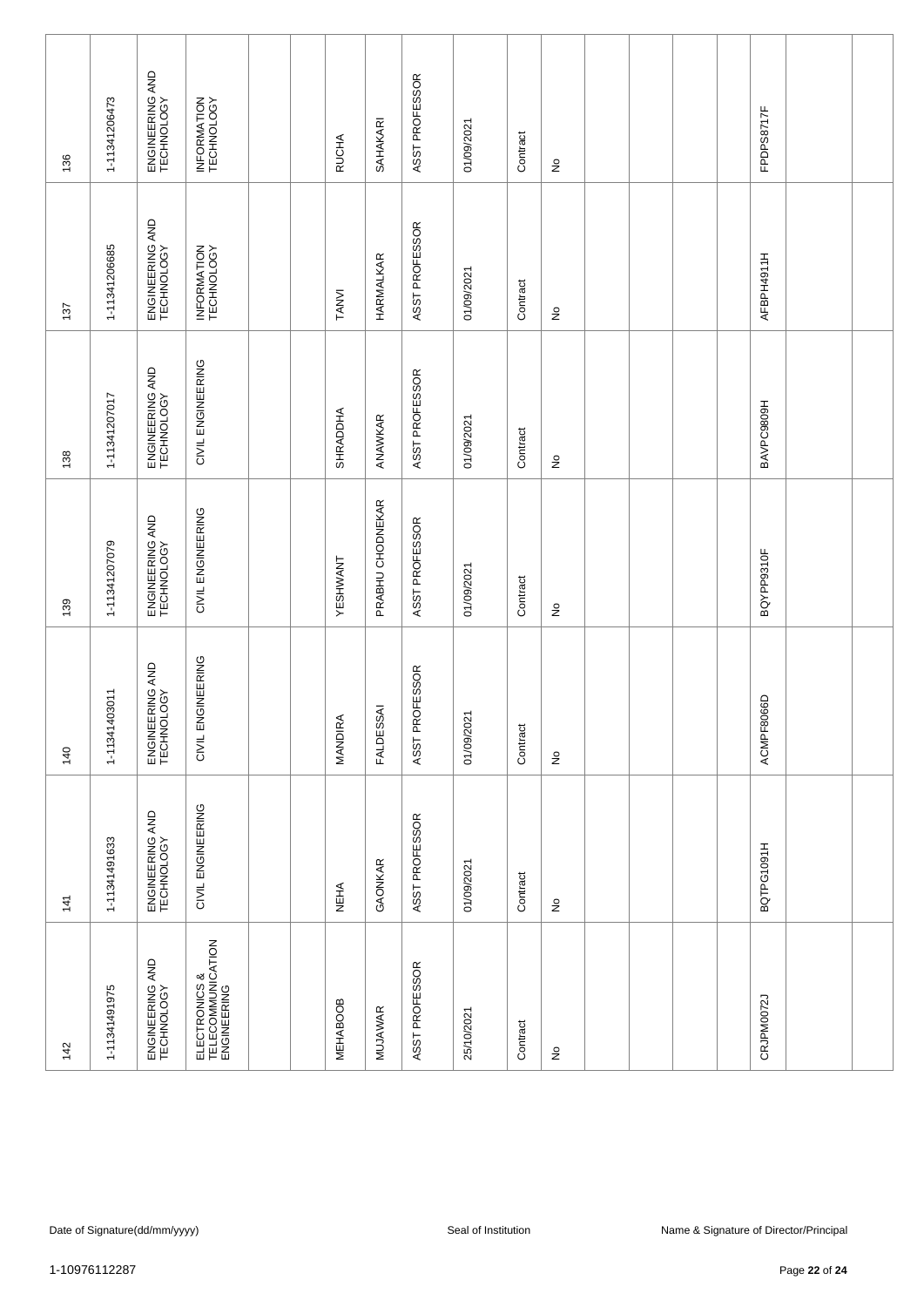|                | 1-11341492137                   | ENGINEERING AND<br>TECHNOLOGY | ELECTRONICS &<br>TELECOMMUNICATION<br>ENGINEERING |  |  |                  |                 | ASST PROFESSOR |                            |          |                            |  |               | ANHPL0934A |                                        |  |
|----------------|---------------------------------|-------------------------------|---------------------------------------------------|--|--|------------------|-----------------|----------------|----------------------------|----------|----------------------------|--|---------------|------------|----------------------------------------|--|
| 143            |                                 |                               |                                                   |  |  | ANKITA           | <b>LOTLIKAR</b> |                | 25/10/2021                 | Contract | $\frac{\circ}{\sim}$       |  |               |            |                                        |  |
| $\frac{14}{3}$ | 1-11341492179                   | ENGINEERING AND<br>TECHNOLOGY | ELECTRONICS &<br>TELECOMMUNICATION<br>ENGINEERING |  |  | <b>JILLIAN</b>   | COTTA           | ASST PROFESSOR | 25/10/2021                 | Contract | $\stackrel{\mathtt{o}}{z}$ |  |               | AZLPC9180H |                                        |  |
| 145            | 1-11341665591                   | ENGINEERING AND<br>TECHNOLOGY | ELECTRONICS &<br>TELECOMMUNICATION<br>ENGINEERING |  |  | HOL              | COLACO          | ASST PROFESSOR | 25/10/2021                 | Contract | $\stackrel{\mathtt{o}}{z}$ |  |               | APRPC2893P |                                        |  |
| 146            | 1-11451791046                   | ENGINEERING AND<br>TECHNOLOGY | <b>MECHANICAL</b><br>ENGINEERING                  |  |  | <b>JAGANNATH</b> | <b>HIRKUDE</b>  | PROFESSOR      | 21/12/2017                 | Regular  | Yes                        |  |               | ABPPH4091L |                                        |  |
| 147            | 791388<br>$1 - 114517$          | ENGINEERING AND<br>TECHNOLOGY | INFORMATION<br>TECHNOLOGY                         |  |  | <b>DEEPALI</b>   | RAIKAR          | ASST PROFESSOR | 22/09/2014                 | Regular  | $\stackrel{\mathtt{o}}{z}$ |  |               | AMHPR8876L |                                        |  |
| 148            | 1-12630576922                   | ENGINEERING AND<br>TECHNOLOGY | CIVIL ENGINEERING                                 |  |  | RHUDDHI          | <b>JAMBHALE</b> | ASST PROFESSOR | 29/07/2019                 | Contract | $\frac{\circ}{\sim}$       |  |               | BKSPJ9145C |                                        |  |
|                |                                 |                               | Data not entered by Institution                   |  |  |                  |                 |                | <b>ODL FACULTY DETAILS</b> |          |                            |  |               |            |                                        |  |
|                |                                 |                               |                                                   |  |  |                  |                 |                | <b>OL FACULTY DETAILS</b>  |          |                            |  |               |            |                                        |  |
|                | Data not entered by Institution |                               |                                                   |  |  |                  |                 |                |                            |          |                            |  |               |            |                                        |  |
|                |                                 |                               |                                                   |  |  |                  |                 |                |                            |          |                            |  |               |            |                                        |  |
|                |                                 |                               |                                                   |  |  |                  |                 |                |                            |          |                            |  |               |            |                                        |  |
|                |                                 |                               |                                                   |  |  |                  |                 |                |                            |          |                            |  |               |            |                                        |  |
|                |                                 | Date of Signature(dd/mm/yyyy) |                                                   |  |  |                  |                 |                | Seal of Institution        |          |                            |  |               |            | Name & Signature of Director/Principal |  |
| 1-10976112287  |                                 |                               |                                                   |  |  |                  |                 |                |                            |          |                            |  | Page 23 of 24 |            |                                        |  |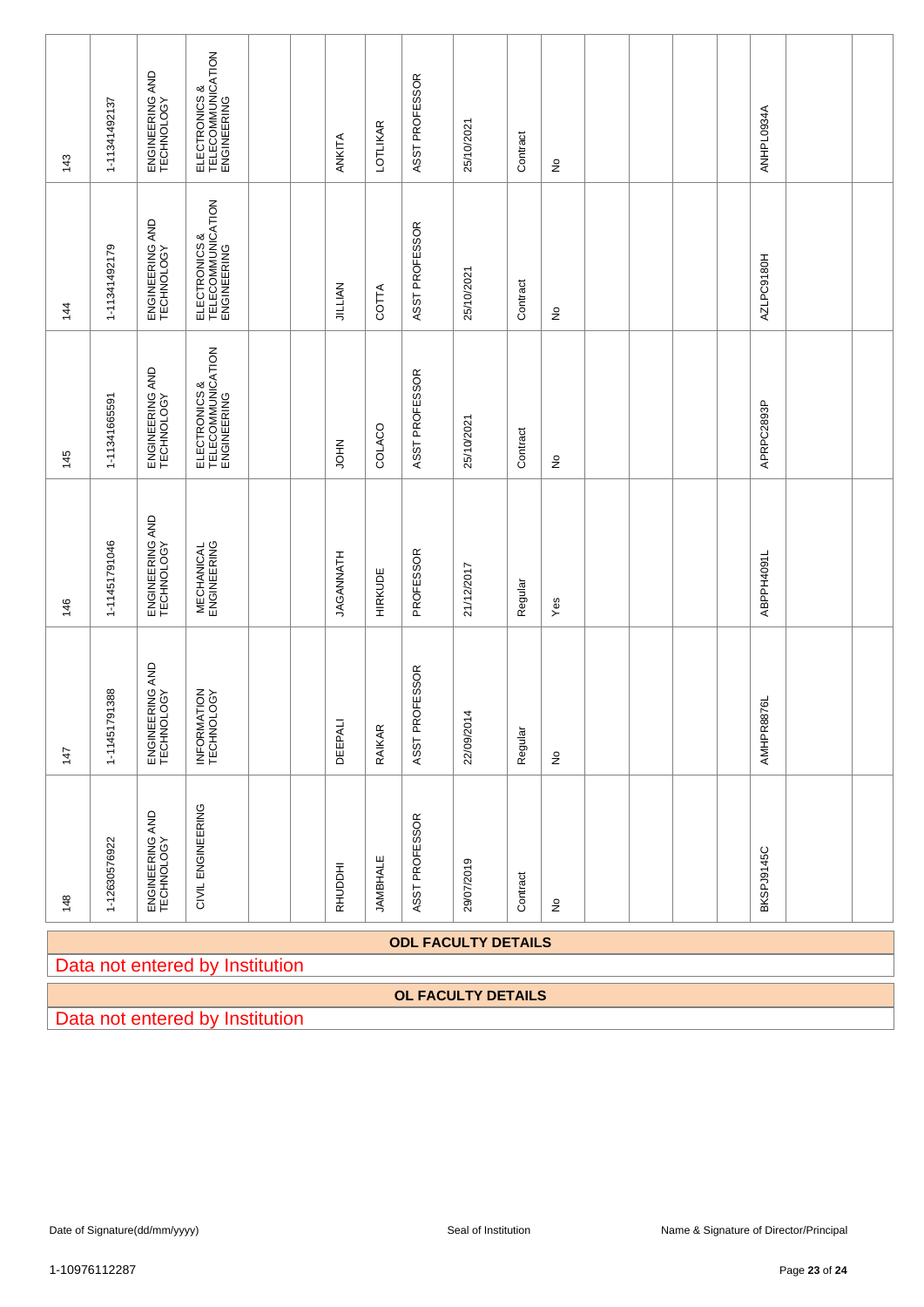### **DECLARATION**

### **BY THE AUTHORIZED SIGNATORY OF THE INSTITUTION DEPARTMENT**

**I, as the Head of the Institution, hereby declare that:**

- a) I have carefully gone through the AICTE Regulations 2021, published in the Gazette of India Extraordinary Part III, Section- 4 dated 04th **February, 2021, also all provisions mentioned in the Approval Process Handbook 2022-23.**
- b) I am fully aware of the data uploaded by me in respect of my Institution on the web portal.
- c) I am aware that there is no provision for correction of data, alteration of data, subsequent editing and appeal etc. for the online application **once submitted on the web portal.**
- d) I am also aware that application for seeking Extension of Approval(EOA), Increase/Reduction of intake, Addition of new courses, Change of site, Closure of course, Supernumerary Seats under FN/Gulf quota Approval status/OCI, NRI, Change of name, and Conversion of women Institution into Co-ed Institution and vice versa (as applicable), shall be processed as per relevant provisions enumerated in the Approval **Process Handbook 2022-23.**
- e) I am aware of the Deficiencies (if any) pointed out in the Report generated online, based on the factual data uploaded by my Institution on **the portal.**
- f) I am also aware that University is eligible for grant of Extension of Approval to the Existing Institution, Extended EoA(if Applicable as per APH 2022-23), only on fulfillment of prescribed norms & requirements as mentioned in the Approval Process Handbook 2022-23.

**Signature of Authorized Signatory**

**Name :**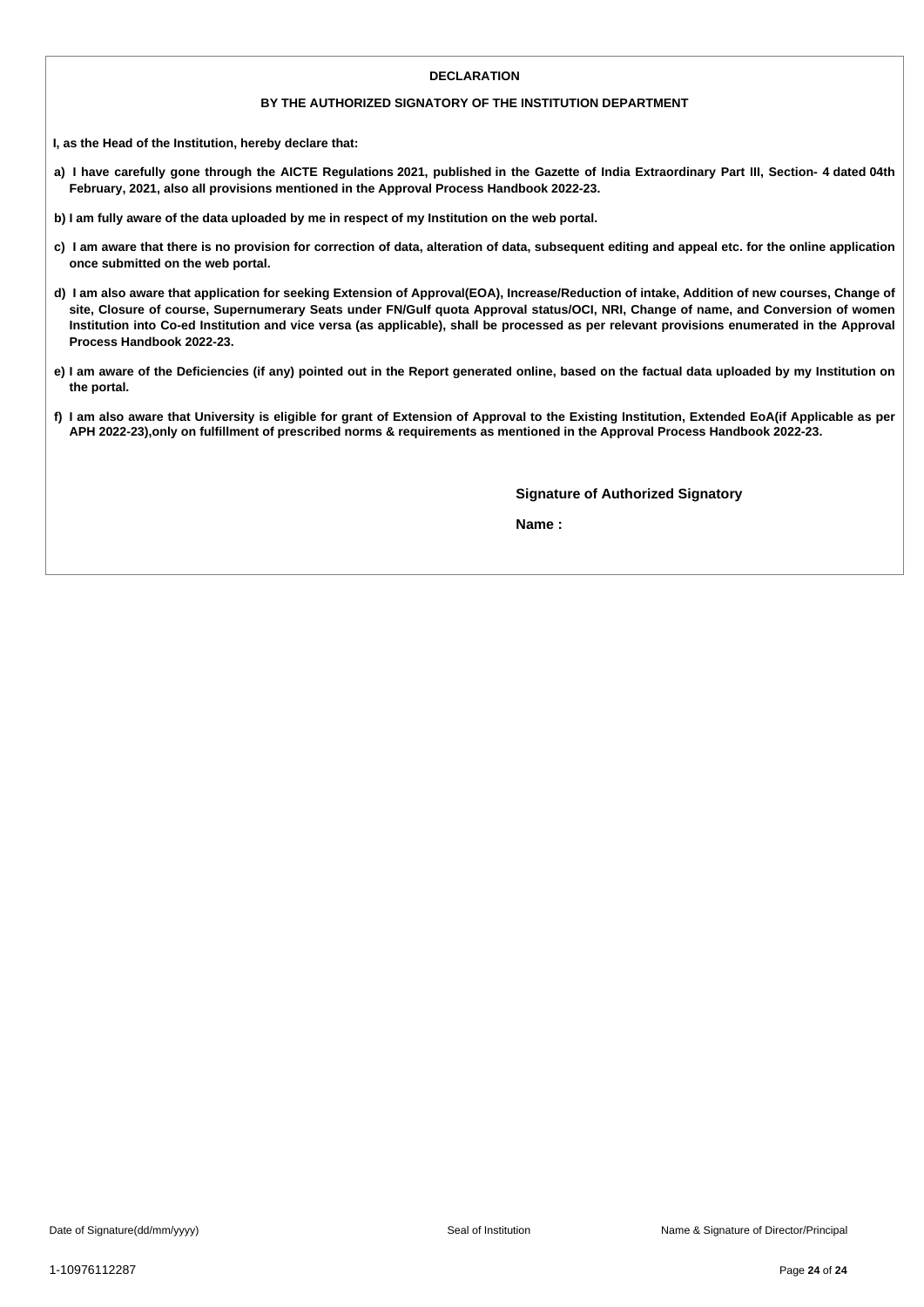Nelson Mandela Marg,Vasant Kunj, New Delhi-110070 Website:<https://www.aicte-india.org>

# **APPROVAL PROCESS 2022-23**

## **Application Deficiency Report**

## **DEFICIENCY REPORT AS PER APPLIED INTAKE (Applicable for Existing Institutions only)**

| <b>Regional Office</b>  | <b>Overall Deficiency of Institution:</b><br>Western |  |                     | <b>No</b>                          |
|-------------------------|------------------------------------------------------|--|---------------------|------------------------------------|
| <b>Application ID</b>   | 1-10976112287                                        |  | <b>Permanent ID</b> | 1-7640561                          |
| Name of the Institution | Goa College Of Engineering (Government Of Goa)       |  | <b>Address</b>      | Farmagudi, Ponda-Goa<br>Pin-403401 |
| City/Village            | Ponda                                                |  | <b>District</b>     | North Goa                          |
| <b>State</b>            | Goa                                                  |  | <b>PIN</b>          | 403401                             |

## **Director/Principal Details**

| <b>Designation</b> | <b>Name</b>   | Appointment<br><b>Type</b> | Qualification | <b>PhD</b> | Eligible as per<br><b>AICTE Norms</b><br>(YES/NO) |
|--------------------|---------------|----------------------------|---------------|------------|---------------------------------------------------|
| Director/Principal | Raiesh Lohani | Regular                    | ETC, ETC, -   | Yes        | Yes                                               |

#### **Other Details**

| Sr. No. | <b>Particulars</b>                                                                                                               | <b>Status Provided by the Institution</b> | <b>Deficiency</b> |
|---------|----------------------------------------------------------------------------------------------------------------------------------|-------------------------------------------|-------------------|
| 1.      | List of Faculty Member and Data Uploaded on the Institution Web Portal                                                           | Yes                                       | <b>No</b>         |
| 2.      | Are all Approved Teaching Faculty Member being Paid as per Present VI<br>/Pay Scale/Commission?                                  | Yes                                       | <b>No</b>         |
| 3.      | Whether Institution is Operating from Permanent Site?                                                                            | Yes                                       | No                |
| 4.      | Fees to be Charged, Reservation Policy, Admission Policy and Document<br>Retention Policy are Uploaded in Institution's Website? | Yes                                       | <b>No</b>         |
| 5.      | Courses/Approved Intake Displayed at the Entrance of the Institution?                                                            | Yes                                       | No                |

### **Anti-Ragging Related Deficiency Status**

| Sr. No. | <b>Particulars</b>                                              | <b>Status Provided by the Institution</b> | <b>Deficiency</b> |  |  |  |
|---------|-----------------------------------------------------------------|-------------------------------------------|-------------------|--|--|--|
| 1.      | <b>Constitution of Anti-Ragging Committee</b>                   | Yes                                       | <b>No</b>         |  |  |  |
| 2.      | <b>Constitution of Anti-Ragging Squad</b>                       | Yes                                       | <b>No</b>         |  |  |  |
| 3.      | <b>Undertaking Obtained from all Students</b>                   | Yes                                       | <b>No</b>         |  |  |  |
| 4.      | <b>Appointment of Counselors</b>                                | Yes                                       | <b>No</b>         |  |  |  |
| 5.      | Undertaking Obtained from Parents of all the Students           | Yes                                       | <b>No</b>         |  |  |  |
| 6.      | Undertaking Obtained from Students Staying in Hostel            | Yes                                       | <b>No</b>         |  |  |  |
| 7.      | Undertaking Obtained from Parents of Students Staying in Hostel | Yes                                       | No                |  |  |  |

|         | <b>Institution Level Faculty Member</b> |                   |                               |                   |  |  |  |  |  |
|---------|-----------------------------------------|-------------------|-------------------------------|-------------------|--|--|--|--|--|
| Sr. No. | <b>Particulars</b>                      | <b>Actual No.</b> | <b>Required No. as per CI</b> | <b>Deficiency</b> |  |  |  |  |  |
| . .     | Total Faculty(UG+PG+Diploma)            | 148               | 109                           | No                |  |  |  |  |  |



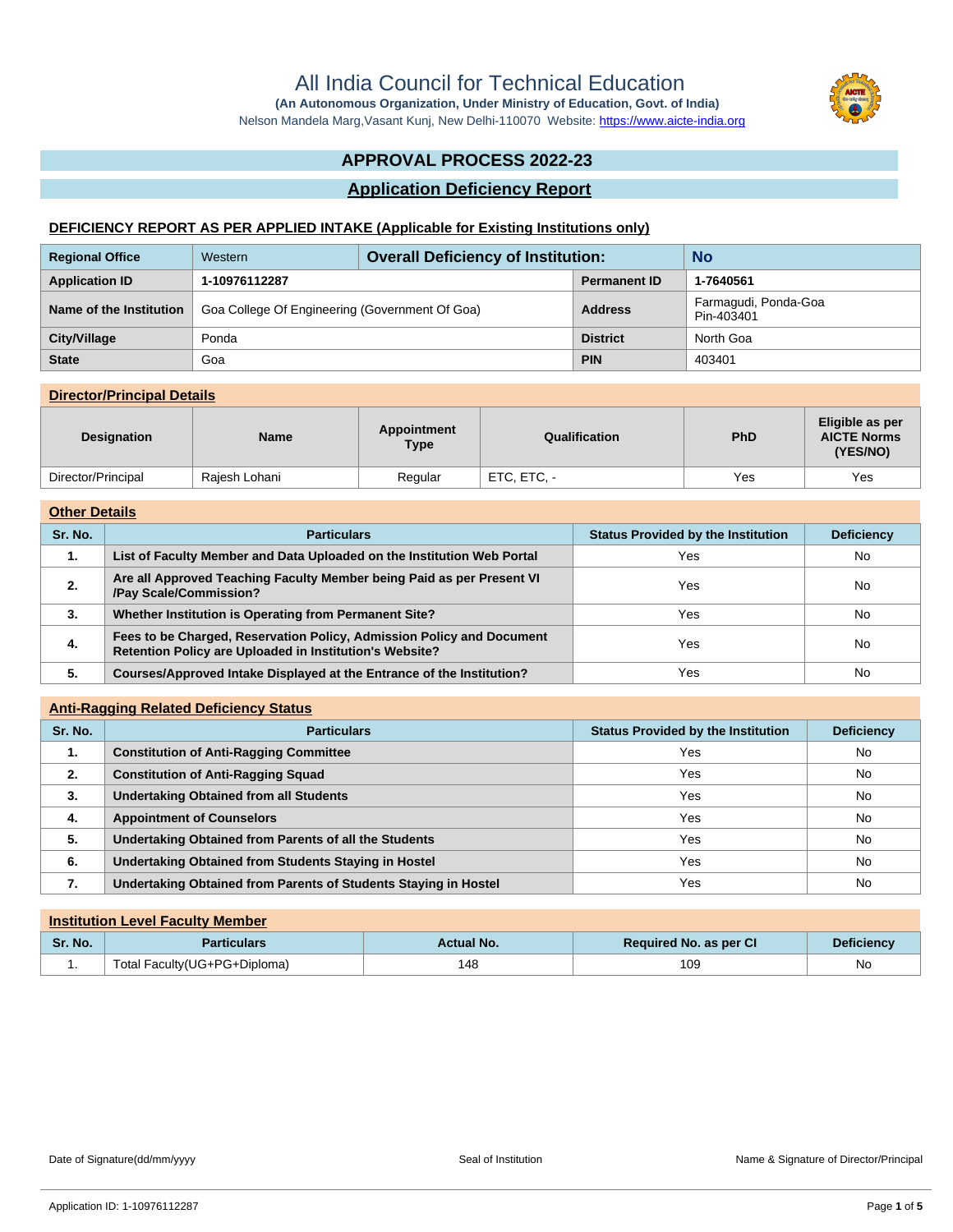# **Application Deficiency Report**

**Application Status: Submitted Application Sub-Status: Payment Not Applicable**

|              | <b>Administrative Area</b>                |                          |                                   |                   |  |  |  |  |
|--------------|-------------------------------------------|--------------------------|-----------------------------------|-------------------|--|--|--|--|
| Sr. No.      | <b>Particulars</b>                        | Actual Room Area (Sq.m.) | <b>Expected Room Area (Sq.m.)</b> | <b>Deficiency</b> |  |  |  |  |
| 1.           | Board Room                                | 22                       | 20                                | No                |  |  |  |  |
| 2.           | Department Offices/Cabin for Head of Dept | 250                      | 160                               | No                |  |  |  |  |
| 3.           | <b>Central Store</b>                      | 300                      | 30                                | <b>No</b>         |  |  |  |  |
| 4.           | <b>Exam Control Office</b>                | 54                       | 30                                | No                |  |  |  |  |
| 5.           | Housekeeping                              | 280                      | 10                                | No                |  |  |  |  |
| 6.           | Maintenance                               | 241                      | 10                                | No                |  |  |  |  |
| 7.           | Office All Inclusive                      | 166                      | 150                               | <b>No</b>         |  |  |  |  |
| 8.           | <b>Placement Office</b>                   | 93                       | 30                                | <b>No</b>         |  |  |  |  |
| 9.           | Principal Directors Office                | 152                      | 30                                | No                |  |  |  |  |
| 10.          | Security                                  | 30                       | 10                                | No                |  |  |  |  |
| <b>TOTAL</b> |                                           | 1588.00                  | 480.00                            |                   |  |  |  |  |

| <b>Amenities Area</b> |                         |                           |                             |                   |  |  |  |
|-----------------------|-------------------------|---------------------------|-----------------------------|-------------------|--|--|--|
| Sr. No.               | <b>Particulars</b>      | Actual Room Area (Sq. m.) | Expected Room Area (Sq. m.) | <b>Deficiency</b> |  |  |  |
| .                     | Boys Common Room        | 242.24                    | 75                          | No                |  |  |  |
| 2.                    | Cafeteria               | 510                       | 150                         | No                |  |  |  |
| 3.                    | First aid cum Sick Room | 78                        | 10                          | No                |  |  |  |
| 4.                    | Girls Common Room       | 112.72                    | 75                          | No                |  |  |  |
| 5.                    | <b>Stationery Store</b> | 51                        | 10                          | No                |  |  |  |
| <b>TOTAL</b>          |                         | 993.96                    | 320.00                      |                   |  |  |  |

### **Computational Facilities**

| Sr. No. | <b>Particulars</b>            | Available | <b>Required</b> | <b>Deficiency</b> |
|---------|-------------------------------|-----------|-----------------|-------------------|
| . .     | Printers                      | 40        | 19              | No                |
| 2.      | A1 size Color Printers        |           |                 | No                |
| 3.      | Number of PCs in Language lab | 50        | 20              | <b>No</b>         |
| 4.      | <b>Legal Application S/W</b>  | 50        | 20              | <b>No</b>         |
| 5.      | Legal System S/W              | 55        |                 | No                |
| 6.      | PCs to Student ratio          | 700       | 368             | No                |

|         | <b>Library Facilities</b>            |                  |                 |                   |  |  |  |  |  |
|---------|--------------------------------------|------------------|-----------------|-------------------|--|--|--|--|--|
| Sr. No. | <b>Particulars</b>                   | <b>Available</b> | <b>Required</b> | <b>Deficiency</b> |  |  |  |  |  |
| т.      | Volumes                              | 96121            | 23300           | No                |  |  |  |  |  |
| 2.      | Titles                               | 31926            | 7750            | <b>No</b>         |  |  |  |  |  |
| 3.      | Journals                             | 3065             | 156             | No                |  |  |  |  |  |
| 4.      | Library Management Software          |                  |                 | <b>No</b>         |  |  |  |  |  |
| 5.      | <b>Reading Room Seating Capacity</b> | 200              | 150             | No                |  |  |  |  |  |
| 6.      | MultiMediaPC                         | 10               | 10              | <b>No</b>         |  |  |  |  |  |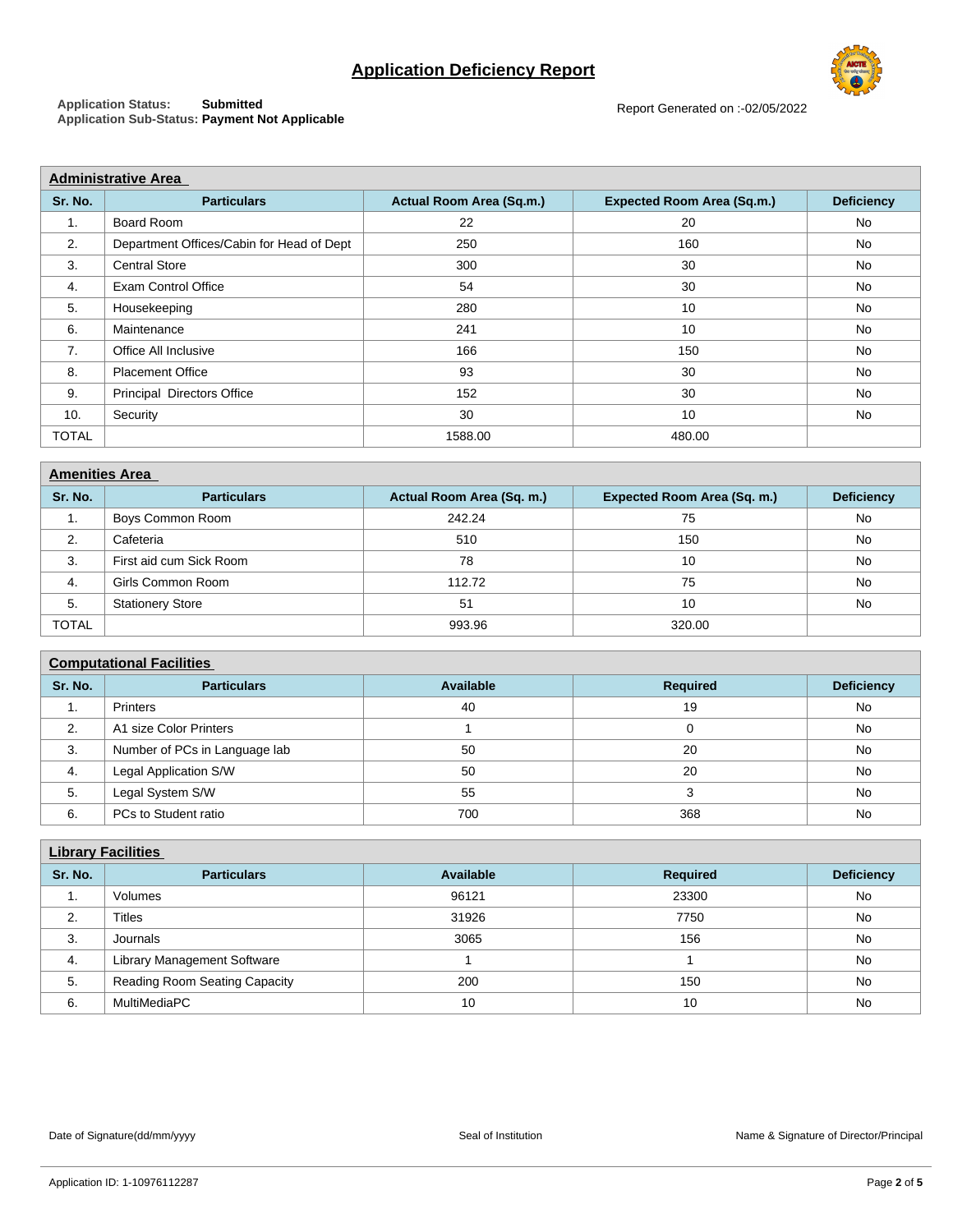# **Application Deficiency Report**



**Application Status: Submitted Application Sub-Status: Payment Not Applicable**

|              | <b>Instructional Area-Common Facilities</b> |           |                 |                   |  |  |  |  |  |
|--------------|---------------------------------------------|-----------|-----------------|-------------------|--|--|--|--|--|
| Sr. No.      | <b>Particulars</b>                          | Available | <b>Required</b> | <b>Deficiency</b> |  |  |  |  |  |
| . .          | <b>Computer Center</b>                      | 450       | 300             | No                |  |  |  |  |  |
| 2.           | Library & Reading Room                      | 1911      | 530             | No                |  |  |  |  |  |
| 3.           | Language Laboratory                         | 100       | 33              | No                |  |  |  |  |  |
| <b>TOTAL</b> |                                             | 2461.00   | 863.00          |                   |  |  |  |  |  |

| <b>Land Area Details</b> |                          |           |                 |                   |
|--------------------------|--------------------------|-----------|-----------------|-------------------|
| Sr. No.                  | <b>Particulars</b>       | Available | <b>Required</b> | <b>Deficiency</b> |
| . .                      | Total Area of Land       | 264       | 6. I            | No                |
|                          | Maximum number of Pieces |           |                 | No                |

## **Existing Programme / ENGINEERING AND TECHNOLOGY**

| Sr. No.      | <b>Particulars</b>         | Level | <b>Actual Room</b><br>Area (Sqm) | <b>Expected Room</b><br>Area (Sqm) | <b>Deficiency</b> |
|--------------|----------------------------|-------|----------------------------------|------------------------------------|-------------------|
| 1.           | Classroom                  | UG    | 3007                             | 1452                               | <b>No</b>         |
| 2.           | <b>Tutorial Room</b>       | UG    | 442                              | 198                                | <b>No</b>         |
| 3.           | Seminar Hall               | UG/PG | 1534                             | 132                                | No                |
| 4.           | <b>Additional Workshop</b> | UG/PG | 800                              | 200                                | <b>No</b>         |
| 5.           | <b>Drawing Hall</b>        | UG/PG | 273                              | 264                                | <b>No</b>         |
| 6.           | Workshop                   | UG/PG | 1078                             | 400                                | No                |
| 7.           | Laboratory                 | UG    | 4934                             | 3036                               | <b>No</b>         |
| 8.           | Classroom                  | PG    | 855                              | 462                                | <b>No</b>         |
| 9.           | Laboratory                 | PG    | 1525                             | 660                                | <b>No</b>         |
| <b>TOTAL</b> |                            |       | 14448.00                         | 6804.00                            |                   |

| <b>Other Facilities</b> |                                                          |                     |                   |  |
|-------------------------|----------------------------------------------------------|---------------------|-------------------|--|
| Sr. No.                 | <b>Particulars</b>                                       | <b>Availability</b> | <b>Deficiency</b> |  |
| 1.                      | All Weather Approach (Motorised Road)                    | Yes                 | No                |  |
| 2.                      | <b>Safety Provisions</b>                                 | Yes                 | No                |  |
| 3.                      | Sewage Disposal System                                   | Yes                 | No                |  |
| 4.                      | Telephone                                                | Yes                 | <b>No</b>         |  |
| 5.                      | Vehicle Parking                                          | Yes                 | No                |  |
| 6.                      | <b>First Aid</b>                                         | Yes                 | No                |  |
| 7.                      | Appointment of Student Counselor                         | Yes                 | No                |  |
| 8.                      | Establishment of Anti-Ragging Committee                  | Yes                 | No                |  |
| 9.                      | Establishment of Committee for SC/ST                     | Yes                 | No                |  |
| 10.                     | Establishment of Internal Complaint Committee(ICC)       | Yes                 | No                |  |
| 11.                     | Establishment of Grievance Redressal Committee/OMBUDSMAN | Yes                 | No                |  |
| 12.                     | <b>Barrier free Enviroment</b>                           | Yes                 | No                |  |
| 13.                     | AICTE Approval Letters- EoA/LoA                          | Yes                 | No                |  |
| 14.                     | Institution-Industry Cell                                | Yes                 | No                |  |
| 15.                     | <b>Digital Payment-Financial Transactions</b>            | Yes                 | No                |  |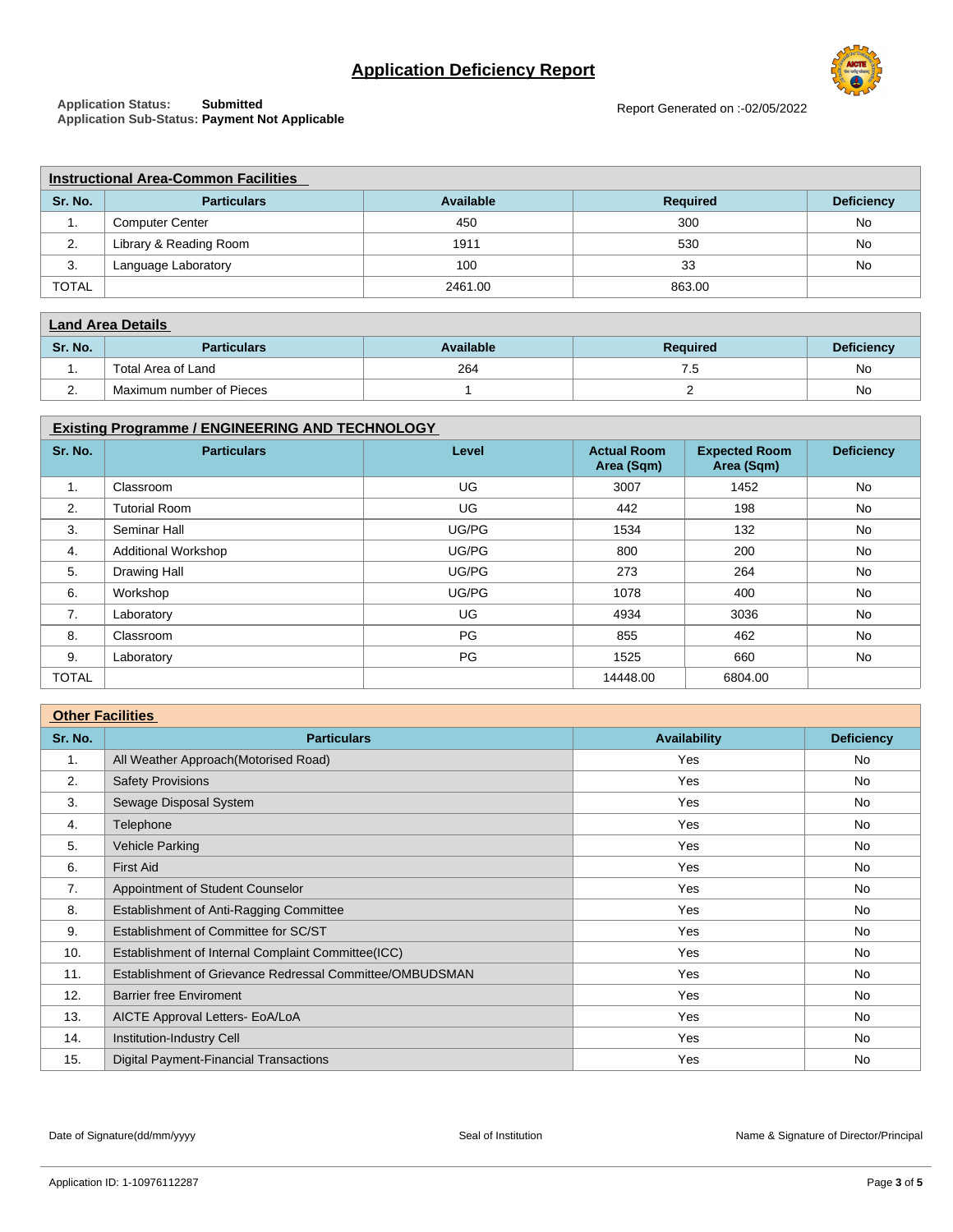# **Application Deficiency Report**



### **Application Status: Submitted Application Sub-Status: Payment Not Applicable**

Report Generated on :-02/05/2022

| 16. | <b>Food Safety and Standards</b>                | Yes | No |
|-----|-------------------------------------------------|-----|----|
| 17. | <b>Insurance for Students</b>                   | Yes | No |
| 18. | Online Grievance Rederssal Mechanism            | Yes | No |
| 19. | <b>Internal Quality Assurance Cell</b>          | Yes | No |
| 20. | Fire and Safety Certificate                     | Yes | No |
| 21. | Atleast 5 MoUs with industries                  | Yes | No |
| 22. | Display of info submitted to AICTE on website   | Yes | No |
| 23. | General Insurance                               | Yes | No |
| 24. | <b>Backup Electric Supply</b>                   | Yes | No |
| 25. | Group accident policy for employees             | Yes | No |
| 26. | Implementation of student Induction Programme   | Yes | No |
| 27. | Waste Management and a sustainable Green Campus | Yes | No |
| 28. | Display of Course(s) and Approved In entrance   | Yes | No |
| 29. | Institution Web Site-Mandatory Disclosure       | Yes | No |
| 30. | Medical & Counseling                            | Yes | No |
| 31. | Notice Boards                                   | Yes | No |
| 32. | Potable Water Supply                            | Yes | No |